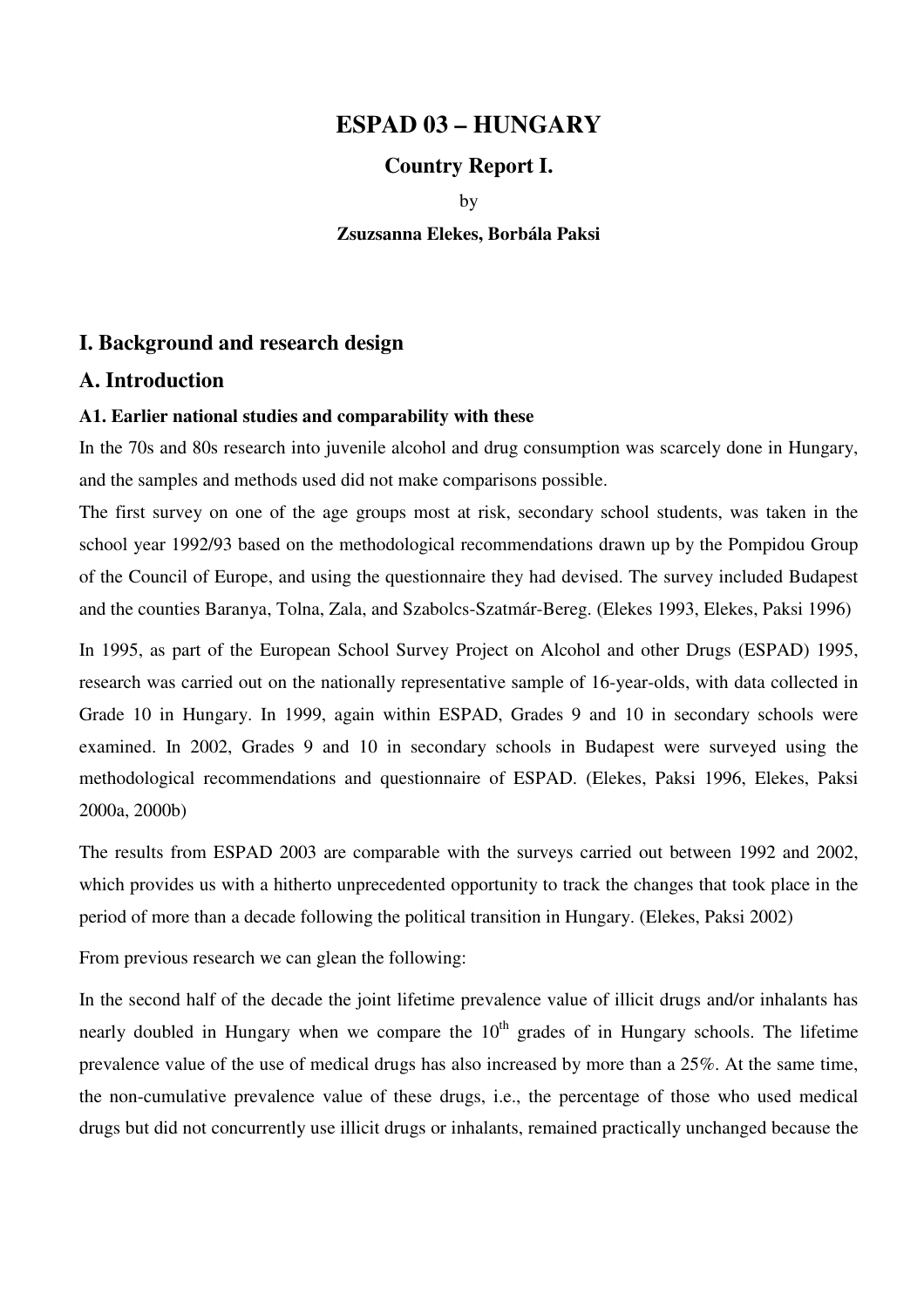percentage of the use of illicit drugs and/or inhalants by medical drug abusers has increased significantly.

In general, when comparing the appropriate populations, the percentage of those who tried an illicit or licit drug – if the rate characteristic of the middle of the decade is considered as 100% – has increased by more than 40% by the end of the decade. The consumption of most of the drugs increased by more over the last four years.

Similarly to the situation in the Western European and North American countries, marijuana is becoming the most popular drug with secondary school students. In 1995 and at present, of all illicit drugs, the lifetime prevalence value of marijuana is the highest. Previously, however, it did not differ significantly from the prevalence value of other drugs, and frequency data explicitly indicated consumption at a trial stage, by 1999 the data show the proliferation of marijuana consumption.

According to the dynamics of growth and prevalence, besides marijuana, the prevalence and the increase in the use of LSD and other hallucinogens, amphetamines and ecstasy is also significant. In the second half of the decade prevalence values multiplied, but at least tripled. Much fewer people tried these drugs than they did marijuana, on the average every 20th or 30th secondary school student. There is a two- or threefold growth in the case of heroin, crack and cocaine. The prevalence of these drugs, however, is still around 1 or 2%.

In the second half of the decade the abuse of sedatives, barbiturates, and the combination of drugs and alcohol shows relative stability, maybe a slight increase that matches, or even fall behind the total increase of the drug consumption rates. The lifetime prevalence value of inhalant abuse has somewhat decreased. This means that even though illicit drugs are ever more available and their consumption is growing, secondary school students use licit drugs as well.

During the decade the concurrent trial of more than one drug has become more and more common. This is because the percentage of first-time users by drug and drug type increased during the decade more than the number of users of any drug in general. That means that while the percentage of those secondary school students who used an illicit or licit drug in their life has increased by "only" 40%, the number of first-time users of illicit drugs has doubled, and the percentage of the use any given drug has tripled in the majority of cases.

Comparing the results from research carried out between 1992 and 1996, and the methodological survey done in 1998 in preparation for ESPAD'99 we can assume that the increase in the consumption of illicit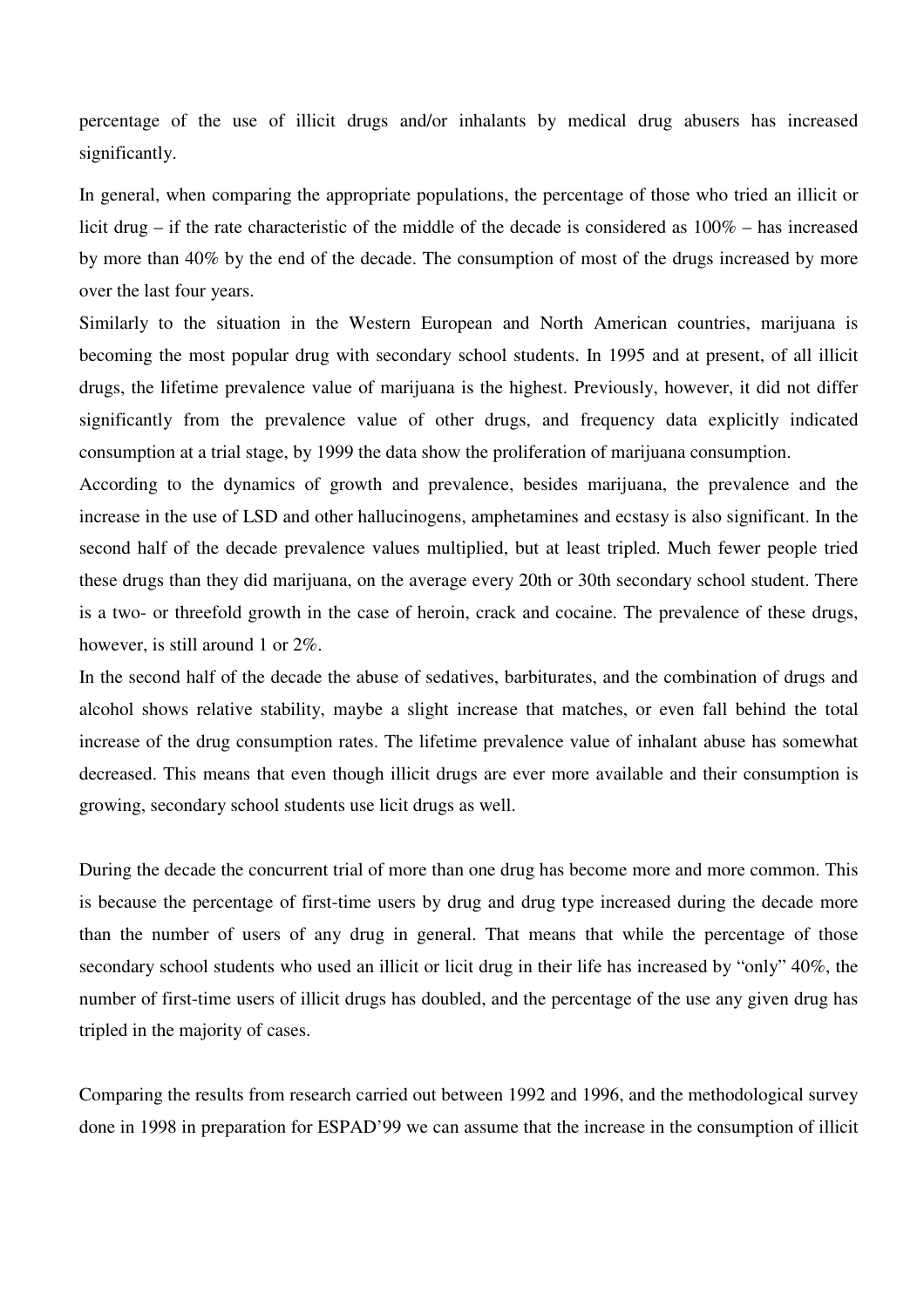drugs took place around 1997 and 1998, and by 1999-2002 the growth dynamics of consumption has slowed down significantly.

On the basis of analyses along various background variables we can state that drug consumption in Hungary occurs in every social group, although not to an equal extent. Drug consumption, and, most importantly, the prevalence of illicit drugs and/or inhalants is in significant correlation with the demographic attributes, education and family background of the informants, both formal and qualitative properties thereof. We can observe differences in the way drug users and drug-naive youth spend their free time, how they think, and what their psycho-social characteristics are. The picture we get from various dimensions is often contradictory. Although most background variables reveal significant differences between the consumption categories, these are not equally important, and often cancel out each other when they are considered jointly.

In 1999, out of all the secondary school students in the first and second grades (Grades 9 and 10) asked nation-wide 73.7% had a smoke before in their life, 40.4% smoked in the previous month, while 29.3% smoked daily.

The prevalence of smoking varies greatly according to the type of school: in training schools and specialised secondary schools twice as many students smoke than in grammar schools.

The prevalence of smoking is lower in the secondary schools of the capital and county towns, while it is higher in small-town schools.

As the father's level of education increases, the frequency of smoking is getting markedly lower. The mother's education and the financial situation of the family has a less direct influence on smoking.

90.8% of secondary school students in the first and second grades has already consumed alcohol at least once. The prevalence value of the previous month is 52%, and 10.2% consumed on six or more occasions in the previous month. While the lifetime prevalence values are similar among boys and girls, the percentage of those who consumed on six or more occasions in the previous month is double among boys when compared to girls. Life and last year prevalence values are the highest in grammar schools and training schools, while the monthly prevalence value, and the more frequent monthly consumption is more higher in training schools and specialised secondary schools.

The alcohol consumption of young people is dominated by spirits. This especially holds for girls.

54.9% of secondary school students in the first and second grades was at least once intoxicated, and 23.6% became intoxicated in the previous month. Intoxication is more frequent among boys, and less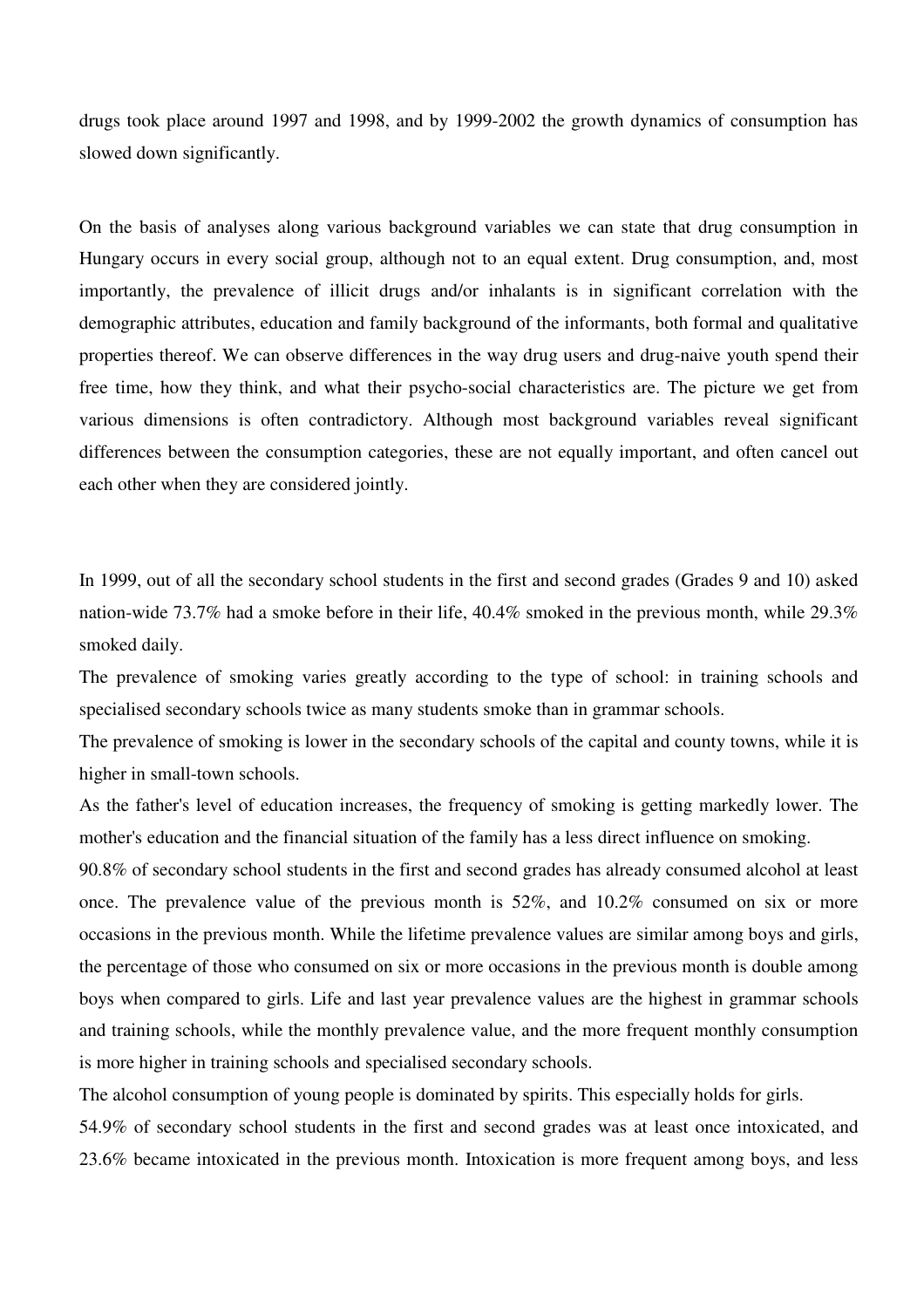frequent among girls. There are major differences according to school type: in training schools intoxication is twice as frequent as in grammar schools.

Smoking and alcohol consumption is a common behaviour and it is accepted by the overwhelming majority of the Hungarian society. In accordance with this, moderate forms of this behaviour exercised by young people do not show the marked characteristics generally observed with deviant behaviour. Only indicators of the more extreme forms of consumption show the "traditional" tendencies: the frequent and excessive smoking, bingeing, and intoxication occur more often among the more "depressed" groups of secondary school students. The "problematic behaviour" character of these extreme forms of consumption is indicated by the fact that these students manifest symptoms of depression and anomie above the average.

According to data from the period between 1992 and 2002, the lifetime prevalence of smoking was decreasing until 1995 among 2nd-grade secondary school students in Budapest, between 1995 and 1999 it rose sharply, and after 1999 slightly decreased or stagnated. Until 1999 boys had the highest percentage of those smoking with a monthly regularity, by 2002, however, this situation changed, and by then the monthly prevalence value of girls slightly surpassed that of boys. Considering the whole 10 years we can definitely observe that while in 1992 smoking was most common among boys, by 1999 the difference between the genders has become minimal, and in 2002 we see higher prevalence values among girls.

In 2002, 60 % of the young people asked in Budapest consumed alcoholic beverages in the previous month. 15.6 % drank six or more times, that is, more often than once a week. From 1995 the yearly and monthly prevalence value of alcohol consumption is growing: the increase was the greatest among girls between 1995 and 1999, and among boys between 1999 and 2002. This resulted in that in 1999 the monthly prevalence of girls was nearly identical to that of boys. In 2002, the prevalence values diverged again, the alcohol consumption of girls still shows a much bigger increase than that of boys during the decade. The nearly threefold increase in the number of girls consuming alcohol on six or more occasions a month is especially significant.

The available and comparable data lead us to believe that the prevalence of smoking and alcohol consumption among the youth is increasing. This increase occurred in a way that the proliferation of both smoking and alcohol consumption was faster among girls than boys. The comparable data available for Budapest from the period between 1992 and 2002 indicate that this increase occurred mainly in the second half of the decade.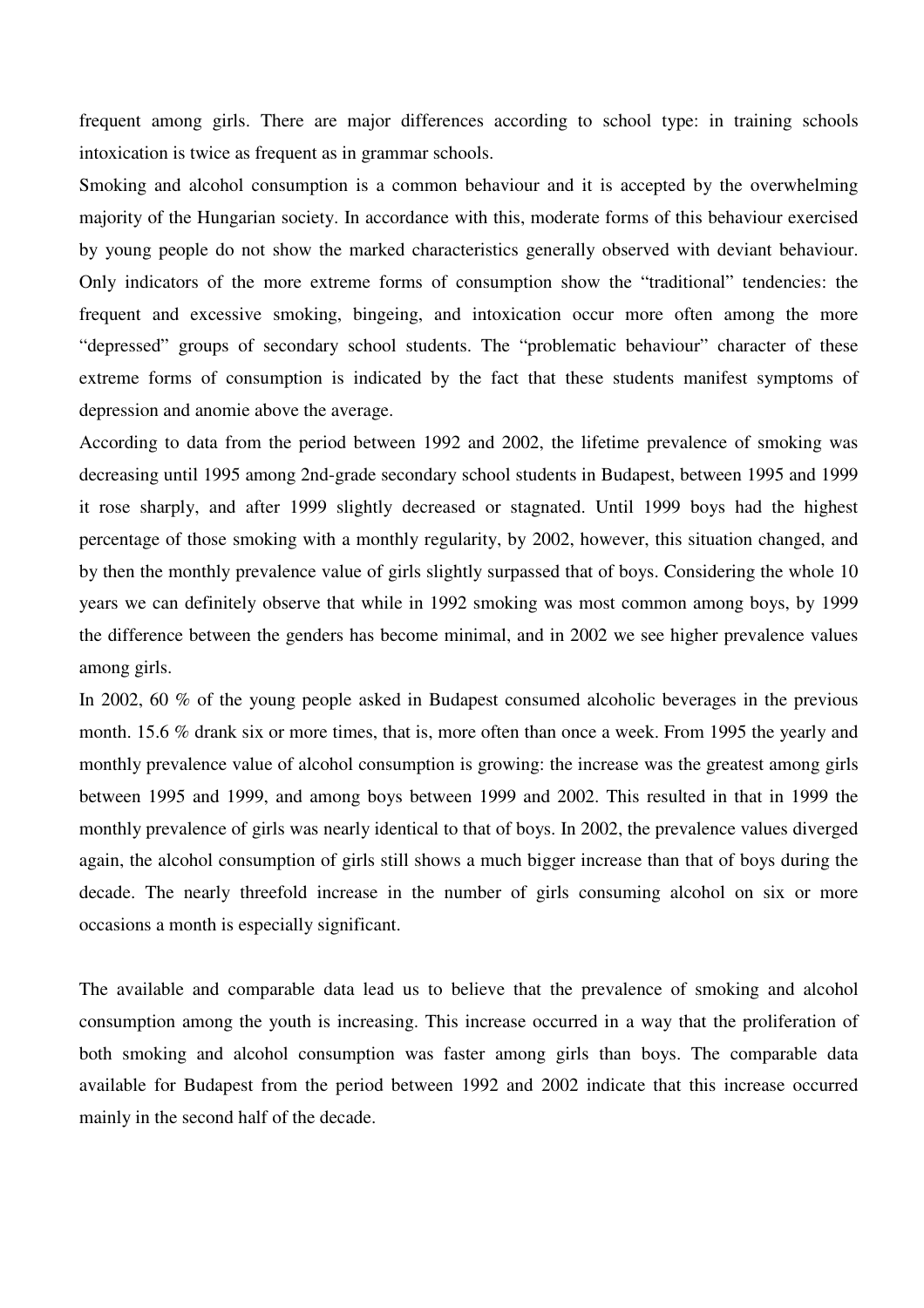In sum we can state that after the stagnation characteristic of the first half of the decade there was a marked increase in the consumption of the drugs in question among secondary school students between 1997 and 1998, and to a smaller extent between 1999 and 2002. The increase took place in a way that the consumption habits regarded as traditional have not changed. Among secondary school students marijuana becomes more dominant, and the consumption of other illegal drugs is also increasing, but one of the most popular abusable drugs are still sedatives, and the concurrent consumption of other medical drugs with alcohol did not decrease, nor did the prevalence of using inhalants. The phenomenon of the increasing drug consumption is coupled with smoking, already popular and still spreading, as well as alcohol consumption.

#### **A2. Purpose of the survey**

The epidemiological research conducted so far in Hungary refer to the fact that drug consumption – even if it means only trying or occasionally consuming – is widespread in the young population. This fact itself makes the permanent study of the extension of drug consumption, the endangered population, and the opinions regarding drugs very important. It has special importance in a country where the "exodus" problem solving has deep roots, and where drug policy and institutions dealing with the problem are just forming. Research is especially important when the estimating methods based on statistical data are widespread in the developed world in order to measure the changes of alcohol and drug consumption but the data and statistics of institutions in Hungary are only partially capable of measuring. They rather reflect the changes in the drug policy and the statistical system than the real situation. Although the data of alcohol consumption were more reliable on a long term but they have recently shown such contrary tendencies which make it difficult to interpret the changes.

The methodological results of the ESPAD surveys in 1995 and 1999 proved that by surveying secondary school students with questionnaires it is possible to gain trustworthy information on the characteristics of the national drug consumption, the attitudes towards drug, and the groups at risk. Surveys conducted in 1992, in 1995, in 1999 and in 2003 make it possible to present the changes in consumption habits of secondary school students after the political changes. The 1995 survey gives us the possibility to analyse the changes in the capital and in several counties between 1992 and 1995. With the help of ESPAD99 and ESPAD03 we can follow the tendencies, on one hand in Budapest (from1992), and on the other hand in the whole country between 1995 and 2003.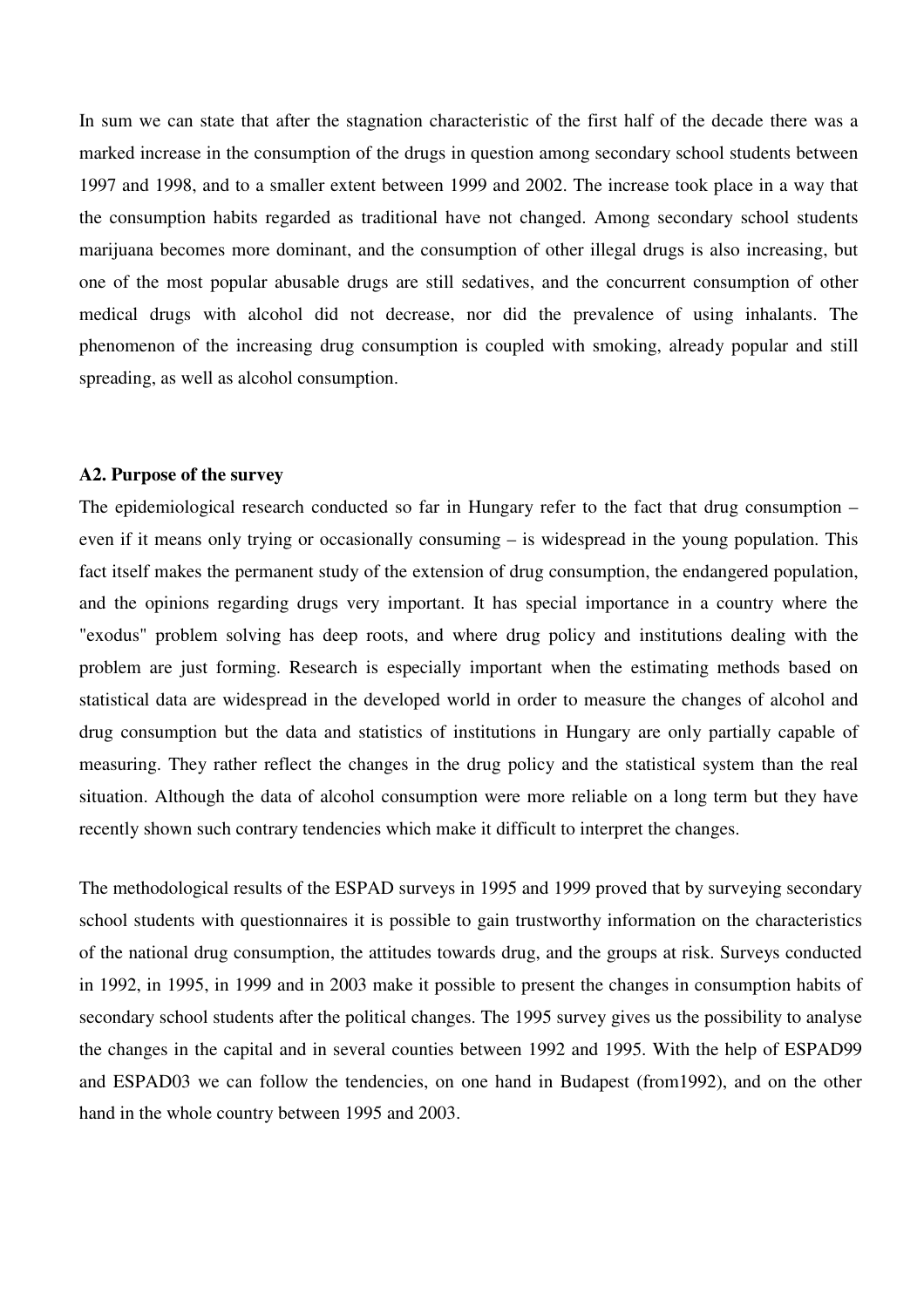The series of the surveys not only give us information about the changes in consumption habits of Hungarian secondary school students in the decade after the political changes, but as a part of ESPAD project, it helps us to interpret them in an international comparison, as well.

#### **A3. Responsible researcher and institution**

Responsible institution: Behaviour Research Institute at the Budapest University of Economic Sciences and Public Administration

Responsible researchers: Zsuzsanna Elekes

Borbála Paksi

A4.: appendix 1. A5: appendix 2.

## **B. Population of students from which sample was drawn**

## **B1. Geographical area where the survey was conducted**

The survey was conducted including the whole of Hungary, on a nationally representative sample. A special role was given to the capital. The reason for over-representing Budapest is the purpose of creating reliable, individual unit of analysis in order to examine the changes in the whole decade. As far as the survey in 1995 was also conducted on a nationally representative sample, and Budapest was also over-represented in 1999 we can compare the results of 1995, 1999, and 2003 in the capital separately. And the survey in 1992-93 also gathered data in the capital. So it becomes possible to follow the tendencies from the beginning of the 90s until now.

#### **B3. Grade/levels surveyed**

The measured educational levels have been determined according to the ESPAD standards. The sample included the young people born in 1987, currently studying in elementary or secondary school.

On the basis of the actually available 2001/2002 data, the highest proportion of 16-year-old students is in Grades 9 and 10 (first and second grades of secondary school). It means that in 2003 the proportion of students born in 1987 is 48 % in Grade 9 and 40.5 % in grade 10. In Grade 8 of elementary schools the proportion of the target population is 8.3 %. So the sample was taken from the  $8<sup>th</sup>$  grade in the elementary schools and  $9<sup>th</sup>$ ,  $10<sup>th</sup>$  grades in secondary schools.

#### **B4. Approximate percent of children born in 1987 who were in school in Hungary in March 2003.**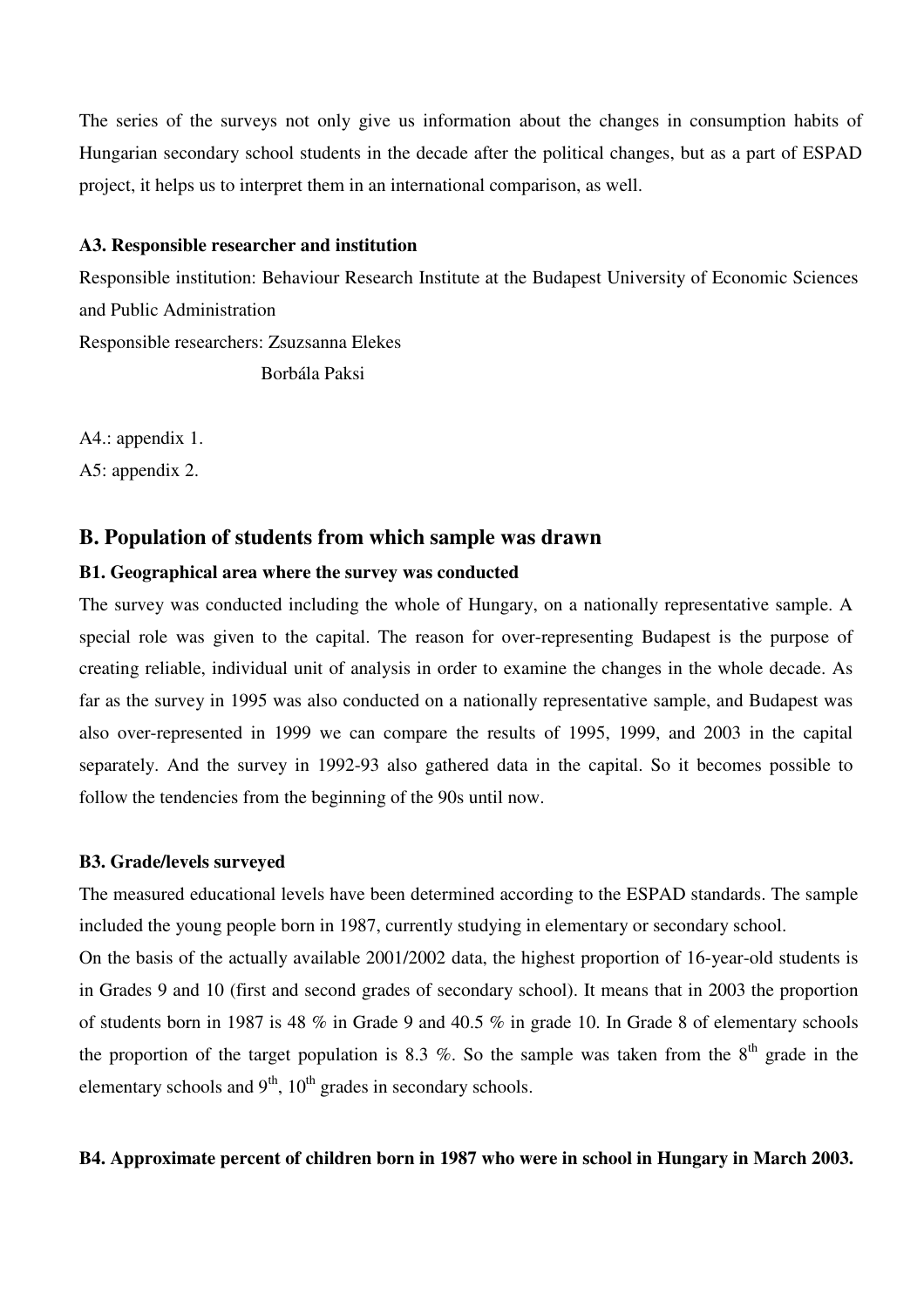| <b>GRADE</b>                           | <b>DAYTIME</b><br><b>COURSES</b> | EVENING+DISTANCE<br><b>LEARNING</b><br>+SPECIAL COURSES | <b>TOTAL IN</b><br><b>EDUCATION</b> |
|----------------------------------------|----------------------------------|---------------------------------------------------------|-------------------------------------|
| <b>GRADE 1</b>                         | 38                               | 0                                                       | 38                                  |
| <b>GRADE 2</b>                         | 35                               | 1                                                       | 36                                  |
| <b>GRADE 3</b>                         | 66                               | 3                                                       | 69                                  |
| <b>GRADE 4</b>                         | 167                              | 3                                                       | 170                                 |
| <b>GRADE 5</b>                         | 578                              | 5                                                       | 583                                 |
| GRADE 6                                | 1,534                            | 48                                                      | 1,582                               |
| <b>GRADE</b> 7                         | 3,755                            | 71                                                      | 3,826                               |
| <b>GRADE 8</b>                         | 9,825                            | 36                                                      | 9,861                               |
| GRADE 9                                | 61,807                           | 25                                                      | 61,832                              |
| <b>GRADE 10</b>                        | 46,140                           | 54                                                      | 46,194                              |
| <b>GRADE 11</b>                        | 893                              | 1                                                       | 894                                 |
| <b>GRADE 12</b>                        | 23                               | $\Omega$                                                | 23                                  |
| <b>GRADE 13</b>                        | 62                               | 0                                                       | 62                                  |
| <b>GRADE 14</b>                        | 32                               | 0                                                       | 32                                  |
| <b>TOTAL ENROLLED</b>                  | 124,955**                        | 247                                                     | 125,202                             |
| IN GRADE 9 AND 10                      | 107,947                          |                                                         |                                     |
| 16-YEAR-OLDS<br>IN<br>GRADES 8, 9, 10* | 117,772                          |                                                         |                                     |
| POPULATION BORN IN<br>1986 ***         |                                  | 129,438                                                 |                                     |

*16-year-olds in the education system of Hungary (no. of students) in school year 2001/2002* 

\*source: OM Public Education Statistical Database, 2001 \*\*source: KSH Demographic Yearbook, 2002; Population on January 1, 2002.

On the basis of the 2001/2002 yearly statistics number of 16-year-old students (16-year-olds in 2002) attending Grades 8, 9, and 10 of a day-shift school is 117,772. It is 91% of the target population.

## **C. Sample**

## **C1. Number and types of schools in the country**

In Hungary at Grade 8 education is given through two types of school. The majority of students attend classes at an elementary school, a smaller number takes part in secondary education. At Grade 9 and 10 there are three types of school: grammar school, training school and specialised secondary school.

When students attending Grade 8 of an elementary school graduate, they become eligible to enter secondary education which traditionally starts at Grade 9, and lasts 4 years. Students in the same grade at a grammar school receive 6 or 8 years of secondary education after finishing Grade 4 or 6 of the elementary school. At Grades 9 and 10 a smaller number of secondary school students attend courses in the above-mentioned 6- or 8-grade schools, while the majority of them receive education in the traditional 4-grade secondary school (from Grade 9 to Grade 12). Students of specialised secondary schools started their studies in this school type after graduating from the 8th grade of an elementary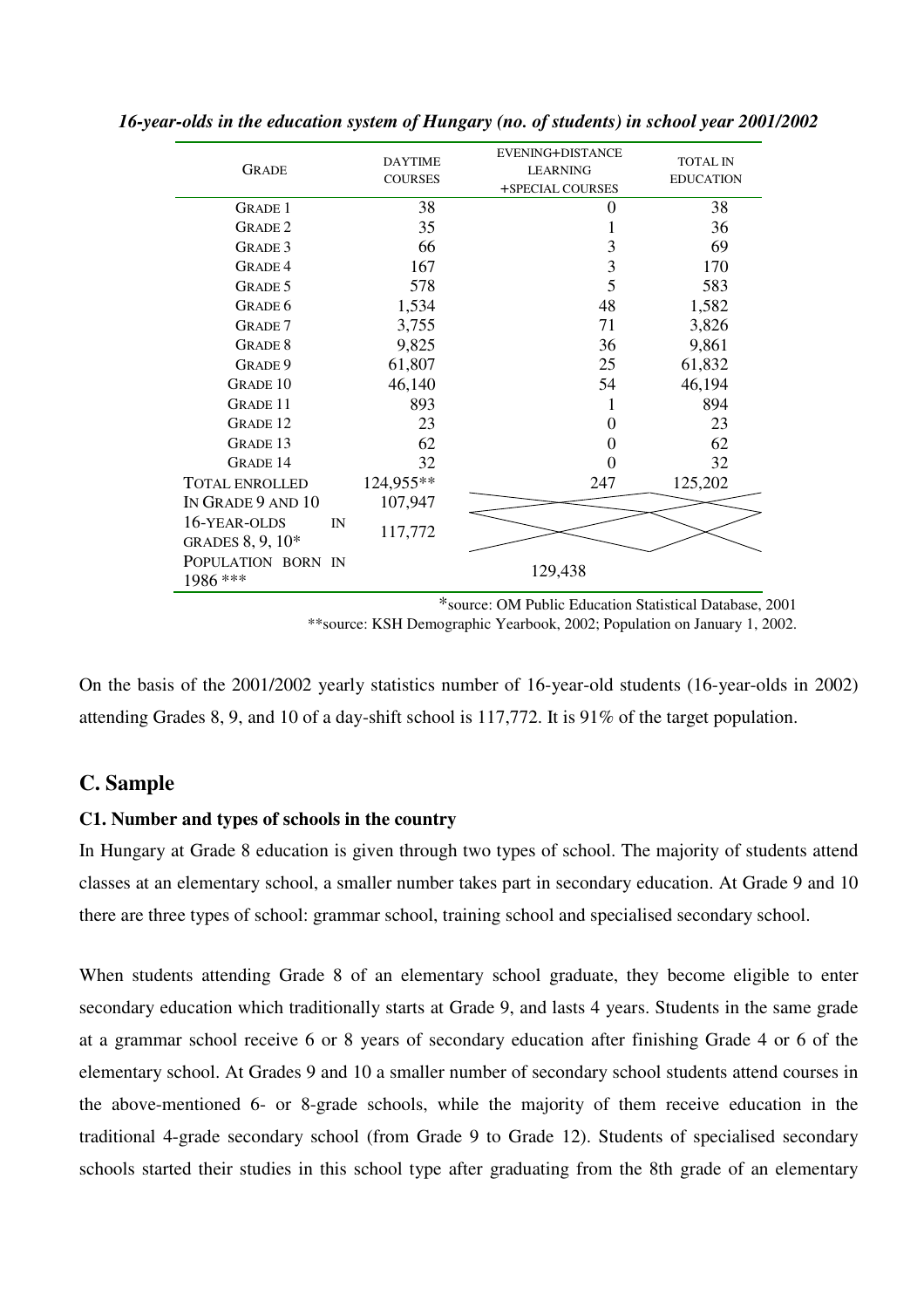school. They are split into two groups in Grade 11, some of them receive a trade diploma at the end of Grade 11, while some of them stay at the secondary schools and, similarly to grammar school students, they sit for a final exam at the end of Grade 12 which enable them to enter higher education .

The training schools have mostly two years of education and they give a lower type of certification. A good example is the qualified nurse certificate. Those other schools, not giving a profession or secondary school final exam certification to young people who just finished the eighth grade of elementary school, and last for about two years are in the same category with training schools, some examples are the housewife and housekeeping training, etc.

Schools often cannot be categorised like this as grammar schools and specialised secondary schools, or elementary schools and grammar schools or specialised secondary schools can be under the same management, resulting in that the school belongs to a mixed type. Even in these institutions we can differentiate between classes. Thus instead of categorising according to school type, in Hungary it is more useful to do it on the class level, or by the individual student.

| <b>TYPES OF SCHOOL</b>       | <b>GRADE 8</b> | <b>GRADE 9</b> | <b>GRADE 10</b> | <b>TOTAL</b> |  |  |
|------------------------------|----------------|----------------|-----------------|--------------|--|--|
| ELEMENTARY SCHOOL            | 5,507          |                | $\theta$        | 5,507        |  |  |
| <b>TRAINING SCHOOL</b>       | $\theta$       | 1.316          | 1,171           | 2,487        |  |  |
| <b>GRAMMAR SCHOOL</b>        | 353            | 1,391          | 1,364           | 3,108        |  |  |
| SPECIALISED SECONDARY SCHOOL | $_{0}$         | 1,583          | 1,553           | 3,136        |  |  |
| TOTAL                        | 5,860          | 4,290          | 4,088           | 14,238       |  |  |

*Total number of classes by grades and school types in the country* 

Source: OM Public Education Statistical Database, 2001

#### *Number and proportion of students by grades and school types in the country*

|                                                         |                                        | <b>GRADE 8</b> |                                        | GRADE 9  |                                        | <b>GRADE 10</b> |                                        | <b>TOTAL</b> |
|---------------------------------------------------------|----------------------------------------|----------------|----------------------------------------|----------|----------------------------------------|-----------------|----------------------------------------|--------------|
| <b>TYPES OF SCHOOL</b>                                  | <b>NUMBER</b><br>OF<br><b>STUDENTS</b> | $\%$           | <b>NUMBER</b><br>OF<br><b>STUDENTS</b> | $\%$     | <b>NUMBER</b><br>OF<br><b>STUDENTS</b> | $\%$            | <b>NUMBER</b><br>OF<br><b>STUDENTS</b> | $\%$         |
| <b>ELEMENTARY</b><br><b>SCHOOL</b>                      | 108,214                                | $30.0\%$       | $\Omega$                               | $0.0\%$  | $\theta$                               | $0.0\%$         | 108.214                                | 30.0%        |
| <b>TRAINING SCHOOL</b>                                  | $\theta$                               | $0.0\%$        | 36,588                                 | $10.1\%$ | 27,836                                 | $7.7\%$         | 64.424                                 | 17.8%        |
| <b>GRAMMAR SCHOOL</b>                                   | 10,135                                 | 2.8%           | 41,930                                 | 11.6%    | 39,817                                 | 11.0%           | 91,882                                 | 25.4%        |
| <b>SPECIALISED</b><br><b>SECONDARY</b><br><b>SCHOOL</b> | $\theta$                               | $0.0\%$        | 50,343                                 | 13.9%    | 46.387                                 | 12.8%           | 96.730                                 | 26.8%        |
| <b>TOTAL</b>                                            | 118.349                                | 32.8%          | 128,861                                | 35.7%    | 114,040                                | 31.6%           | 361,250                                | 100.0%       |

Source: OM Public Education Statistical Database, 2001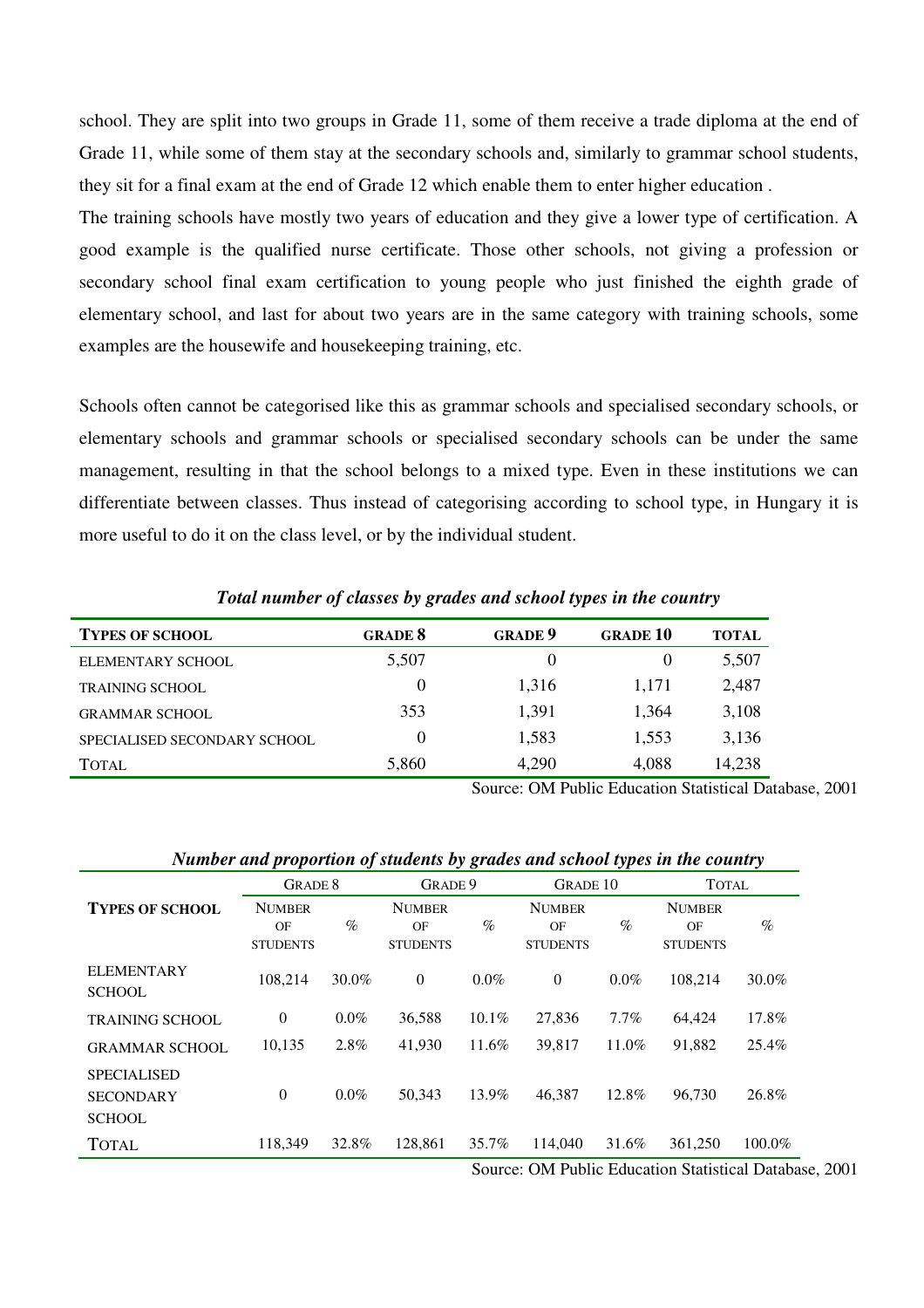## **C2. Number and types of schools chosen**

| <b>TYPE OF SCHOOL</b>                         | <b>GRADE 8</b>                |           | <b>GRADE 9</b>                |           | <b>GRADE 10</b>               |           |                               | <b>TOTAL</b> |       |
|-----------------------------------------------|-------------------------------|-----------|-------------------------------|-----------|-------------------------------|-----------|-------------------------------|--------------|-------|
|                                               | <b>COUNT</b><br><b>RYSIDE</b> | <b>BP</b> | <b>COUNT</b><br><b>RYSIDE</b> | <b>BP</b> | <b>COUNT</b><br><b>RYSIDE</b> | <b>BP</b> | <b>COUNTR</b><br><b>YSIDE</b> | <b>BP</b>    | TOTAL |
| ELEMENTARY SCHOOL                             | 130                           | 20        |                               | 0         |                               | 0         | 130                           | 20           | 150   |
| <b>TRAINING SCHOOL</b>                        |                               | 0         | 31                            | 9         | 28                            | 7         | 59                            | 16           | 75    |
| <b>GRAMMAR SCHOOL</b>                         | 6                             | 3         | 28                            | 19        | 27                            | 19        | 61                            | 41           | 102   |
| <b>SPECIALISED</b><br><b>SECONDARY SCHOOL</b> |                               | 0         | 34                            | 19        | 33                            | 19        | 67                            | 38           | 105   |
| <b>TOTAL</b>                                  | 136                           | 23        | 93                            | 47        | 88                            | 45        | 317                           | 115          | 432   |

*Number of classes chosen in Budapest and countryside by school types and grades* 

## **C3. Number and types of students chosen**

We estimated the expectable number of the students in the chosen classes according to average number of students in a class based on the disposable macro statistics of the 2001/2002 school year.

|                                                         | <b>GRADE 8</b> |           | <b>GRADE 9</b> |           | <b>GRADE 10</b> |           | <b>TOTAL</b>     |           |
|---------------------------------------------------------|----------------|-----------|----------------|-----------|-----------------|-----------|------------------|-----------|
| <b>TYPE OF</b><br><b>SCHOOL</b>                         | COUNTRYS.      | <b>BP</b> | COUNTRYS.      | <b>BP</b> | COUNTRYS.       | <b>BP</b> | <b>COUNTRYS.</b> | <b>BP</b> |
| <b>ELEMENTARY</b><br><b>SCHOOL</b>                      | 19.6           | 20.2      | $\overline{a}$ |           |                 | -         | 19.6             | 20.2      |
| <b>TRAINING</b><br><b>SCHOOL</b>                        | -              | -         | 28.3           | 24.0      | 24.2            | 20.8      | 26.4             | 22.6      |
| <b>GRAMMAR</b><br><b>SCHOOL</b>                         | 28.7           | 28.8      | 30.5           | 29.2      | 29.5            | 28.3      | 29.9             | 28.7      |
| <b>SPECIALISED</b><br><b>SECONDARY</b><br><b>SCHOOL</b> |                | -         | 32.0           | 31.0      | 30.3            | 28.4      | 31.2             | 29.7      |
| <b>ELEMENTARY</b><br><b>SCHOOL</b>                      | 20.0           | 21.4      | 30.3           | 28.9      | 28.1            | 27.1      | 25.3             | 25.9      |

*Average number of student in classes by school types, grades, in Budapest and countryside*

*Estimated number of students chosen in the national sample by grades and school types* 

|                                               | <b>GRADE 8</b>                |          | <b>GRADE 9</b>                |                | <b>GRADE 10</b>               |          |                               | TOTAL     |       |
|-----------------------------------------------|-------------------------------|----------|-------------------------------|----------------|-------------------------------|----------|-------------------------------|-----------|-------|
| <b>TYPE OF SCHOOL</b>                         | <b>COUNT</b><br><b>RYSIDE</b> | BP       | <b>COUNT</b><br><b>RYSIDE</b> | <b>BP</b>      | <b>COUNT</b><br><b>RYSIDE</b> | BP       | <b>COUNTR</b><br><b>YSIDE</b> | <b>BP</b> |       |
| ELEMENTARY SCHOOL                             | 2,546                         | 390      | 0                             | $\overline{0}$ | $\overline{0}$                | $\theta$ | 2,546                         | 390       | 2,936 |
| <b>TRAINING SCHOOL</b>                        | $\Omega$                      | 0        | 887                           | 210            | 678                           | 154      | 1,565                         | 364       | 1,929 |
| <b>GRAMMAR SCHOOL</b>                         | 183                           | 92       | 854                           | 566            | 807                           | 546      | 1,844                         | 1,204     | 3,048 |
| <b>SPECIALISED</b><br><b>SECONDARY SCHOOL</b> | 0                             | $\theta$ | 1073                          | 586            | 996                           | 526      | 2,069                         | 1.112     | 3,181 |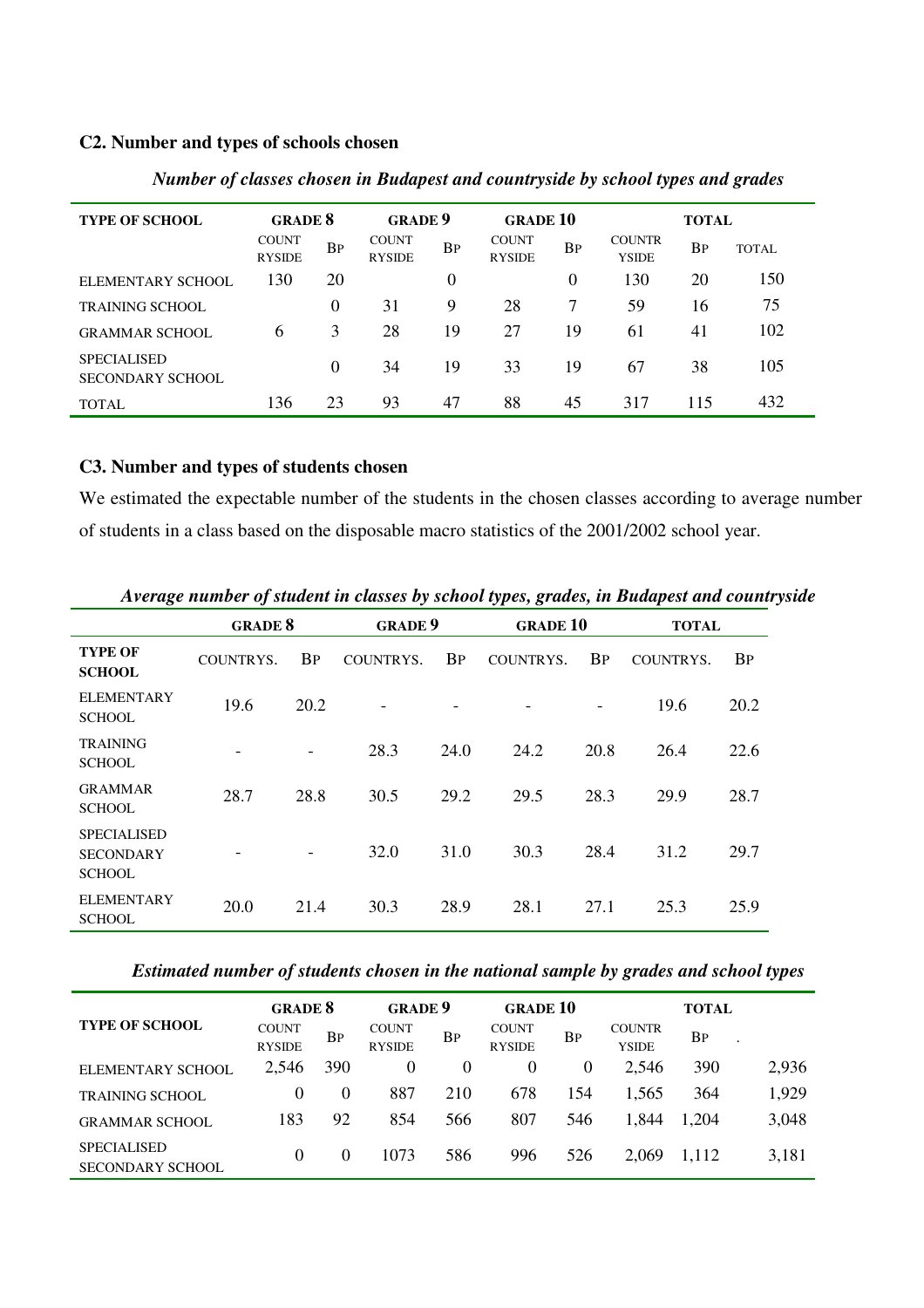| <b>TOTAL</b> |  |  |  |  |  |  |  |  | 2,729 482 2,814 1364 2,481 1,226 8,024 3,072 11,096 |
|--------------|--|--|--|--|--|--|--|--|-----------------------------------------------------|
|--------------|--|--|--|--|--|--|--|--|-----------------------------------------------------|

#### **C4. Method of sampling. Step-by-step description of the sampling procedure**

*Defining the sample size*: We took the "ESPAD 2003" requirements into consideration when we defined the sample size. It sets the minimum number of 16-year-old informants necessary in a country at 2,800. According to educational statistics from the previous year, the percentage of 16-year-old students in the sample frame of Grades 8, 9, 10 is expected to be 32.6%.

| <b>TYPE OF SCHOOL</b>                  | GRADE 8  | GRADE 9                  | GRADE 10  | TOTAL  |
|----------------------------------------|----------|--------------------------|-----------|--------|
| ELEMENTARY SCHOOL                      | 8.47%    | $\overline{\phantom{a}}$ |           | 8.47%  |
| <b>TRAINING SCHOOL</b>                 | -        | 56.84%                   | 65.86%    | 60.74% |
| <b>GRAMMAR SCHOOL</b>                  | $6.45\%$ | 39.20%                   | $20.27\%$ | 27.39% |
| SPECIALISED SECONDARY<br><b>SCHOOL</b> |          | 48.81%                   | $42.55\%$ | 45.80% |
| TOTAL.                                 | 8.30%    | 47.96%                   | 40.46%    | 32.60% |

*Proportion of 16-year-old students in different grades and school types* 

Source: OM Public Education Statistical Database, 2001

Taking into consideration the expected percentage of 16-year-old student in the multitude frame, the net sample size that corresponds to the ESPAD requirement on sample size is 2,800/0.326=8,589 persons in the country. We added the expected rate of sample loss to this. In the previous ESPAD survey done in 1999 the national sample loss was 3.5% for schools (with substitutions), and for students it was 10.2%. Thus we calculated a total sample loss of 13-14%. Adding this to the net element number the nationally necessary gross sample size became  $8,589*1.14 \approx 9,800$  persons. The nationally necessary sample of 9,800 was proportioned according to the stratification of the base multitude: Budapest and countryside, then the type of school and grade. Next we defined the number of classes by strata to be included in the sample, based on the calculated number of necessary students, and the average stratified class size (from educational statistics for 2001). Based on the above, 386 classes were included in the national sample. Finally, in order that the data from Grades 9 and 10 of schools in Budapest could be analysed separately, we over-represented the sample of Grades 9 and 10 of schools in Budapest by 100%, that is, 46 classes. Thus the total sample comprised of 432 classes, 317 in the country, and 115 in the capital, and an expected number of 8,024+3,072=11,096 students.

*The method of selection to include classes in the sample:* In selecting the sample we employed a random sampling procedure stratified according to representational criteria in which the sampling unit was the class, so that the unequal chances of inclusion due to different school sizes were equalised.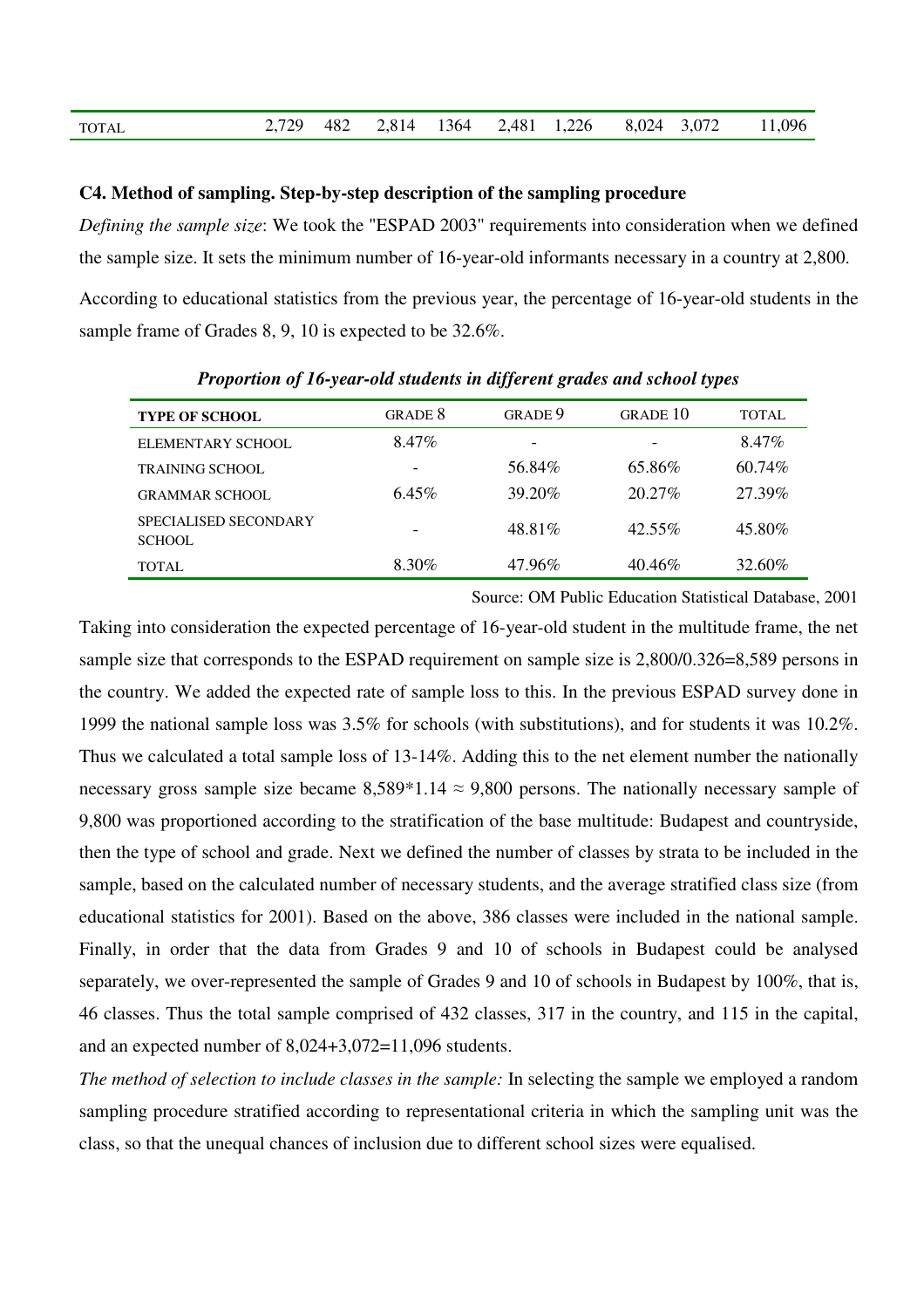Classes in the sample frame were first divided into two groups according to their location (Budapest and countryside), then both groups were subdivided into 12 layers according to school type (4) and grade (3). Because this way 8 of the 24 groups resulted in an empty set (there is no training school and specialised secondary school in Grade 8, and in Grade 9 and 10 there is no elementary school), the classes belonging to one of the total of 16 layers were selected into a random sample without replacement according to the above-mentioned sample sizes by strata.

Basic list of sampling, and source of educational statistics: Ministry of Education, Central Information 2001/2002 October. (KIR-STAT 2001)

Source of population statistics: Hungarian Central Statistical Office, Demographic Yearbook 2002.

## **C5 Representativeness of the sample**

As we described earlier, due to the over-representation of Grades 9 and 10 in Budapest, the distribution of the national sample purposely deviates from the distribution of the sample frame along the location of the school, and, in the case of the Budapest sub-sample, grade (8, or 9 and 10) and school type. So in these dimensions weighting is necessary to restore the proportion of the sample (see the section about weighting). Within the Budapest sample of Grades 9 and 10, and the countryside sample, the proportions do correspond to the distribution of classes in the frame sample along the two representational criteria we employed (school type and grade).

The following tables show the distribution of the sample frame and the selected sample according to the representational criteria.

|                              | '0               |                     |                  |                     |  |
|------------------------------|------------------|---------------------|------------------|---------------------|--|
|                              |                  | <b>SAMPLE FRAME</b> | <b>SAMPLE</b>    |                     |  |
| <b>TYPE OF SCHOOL</b>        | <b>NUMBER OF</b> | <b>DISTRIBUTION</b> | <b>NUMBER OF</b> | <b>DISTRIBUTION</b> |  |
|                              | <b>CLASSES</b>   | $(\%)$              | <b>CLASSES</b>   | $(\%)$              |  |
| TRAINING SCHOOL              | 297              | 17.4                | 16               | 17.4                |  |
| <b>GRAMMAR SCHOOL</b>        | 714              | 42.0                | 38               | 41.3                |  |
| SPECIALISED SECONDARY SCHOOL | 690              | 40.6                | 38               | 41.3                |  |
| <b>TOTAL</b>                 | .701             | 100.0               | 92               | 0.001               |  |

*The representativeness of the selected classes by school type in the Budapest sample of Grades 9 and* 

| The representativeness of the selected classes by school type in the countryside sample |  |  |  |  |
|-----------------------------------------------------------------------------------------|--|--|--|--|
|-----------------------------------------------------------------------------------------|--|--|--|--|

|                              | COUNTRYSIDE SAMPLE    |                    |                        |  |  |  |  |
|------------------------------|-----------------------|--------------------|------------------------|--|--|--|--|
| <b>TYPE OF SCHOOL</b>        | PROPORTION OF THE     | NUMBER OF SELECTED | PROPORTION OF SELECTED |  |  |  |  |
|                              | <b>BASE MULTITUDE</b> | <b>CLASSES</b>     | <b>CLASSES</b>         |  |  |  |  |
| ELEMENTARY SCHOOL            | 41                    | 130                | 41.0                   |  |  |  |  |
| <b>TRAINING SCHOOL</b>       | 18.7                  | 59                 | 18.6                   |  |  |  |  |
| <b>GRAMMAR SCHOOL</b>        | 19.4                  | 61                 | 19.2                   |  |  |  |  |
| SPECIALISED SECONDARY SCHOOL | 20.9                  | 67                 | 21.1                   |  |  |  |  |
| TOTAL                        | 100.0                 | 317                | 99.9                   |  |  |  |  |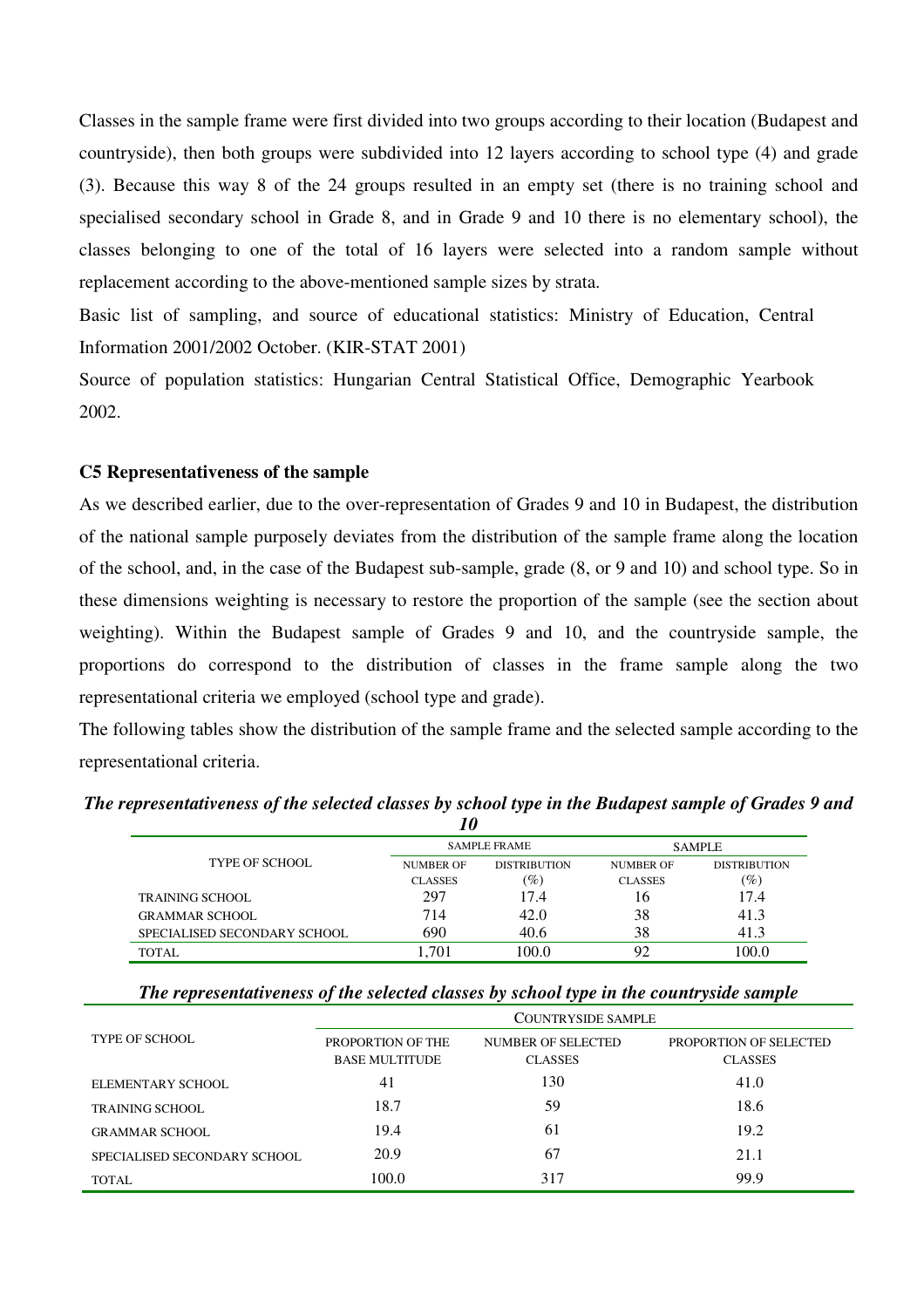|                       | ັັ               |                     |                  | $\cdot$             |  |
|-----------------------|------------------|---------------------|------------------|---------------------|--|
|                       |                  | <b>SAMPLE FRAME</b> | <b>SAMPLE</b>    |                     |  |
| <b>TYPE OF SCHOOL</b> | <b>NUMBER OF</b> | <b>DISTRIBUTION</b> | <b>NUMBER OF</b> | <b>DISTRIBUTION</b> |  |
|                       | <b>CLASSES</b>   | $\left( \% \right)$ | <b>CLASSES</b>   | $(\%)$              |  |
| GRADE 9               | 868              | 51.0                | 47               | 51.1                |  |
| <b>GRADE 10</b>       | 833              | 49.0                | 45               | 48.9                |  |
| <b>TOTAL</b>          | .701             | 100.0               | 92               | 100.0               |  |

#### *The representativeness of the selected classes by grade in the Budapest sample of Grades 9 and 10*

*The representativeness of the selected classes by grade in the countryside sample* 

|                       | <b>COUNTRYSIDE SAMPLE</b>                  |                                      |                                          |  |  |  |
|-----------------------|--------------------------------------------|--------------------------------------|------------------------------------------|--|--|--|
| <b>TYPE OF SCHOOL</b> | PROPORTION OF THE BASE<br><b>MULTITUDE</b> | NUMBER OF SELECTED<br><b>CLASSES</b> | PROPORTION OF SELECTED<br><b>CLASSES</b> |  |  |  |
| GRADE 8               | 43.0                                       | 136                                  | 42.9                                     |  |  |  |
| GRADE 9               | 29.2                                       | 93                                   | 29.3                                     |  |  |  |
| <b>GRADE 10</b>       | 27.8                                       | 88                                   | 27.8                                     |  |  |  |
| <b>TOTAL</b>          | 100.0                                      | 317                                  | 100.0                                    |  |  |  |

## **C6 Self-weighting**

Because of the class-based sampling and the nature of educational statistics in Hungary, our sample was not proportioned according to individual features like age and gender, but the random sampling theoretically ensures that the sample be representative in these repects as well.

## **D Field procedures**

The questionnaire was translated and re-translated in December, 2002. In January, 2003 we conducted a pilot questioning of approximately 100 students from various types of secondary and elementary schools. The pilot questioning revealed that, especially in elementary schools, students were unable to fill in the questionnaire within one class (45 minutes), so when finalising the questionnaire we only kept the compulsory questions of ESPAD, and a few questions from each modules. To boost participation, in February we informed the director of every school in our sample, and we asked for their permission to have the questionnaire filled in.

Data was collected in March by young (under 35) interviewers and university students. Interviewers were briefed by the survey leaders in word and in writing about how to collect the data. Interviewers were continuously monitored through our regional representatives. The interviewers received the following instructions:

#### **THE QUESTIONING**

#### /a. During the questioning **only the questioner is present**

• Ask the teacher to leave you alone with the class, as the presence of a person known by the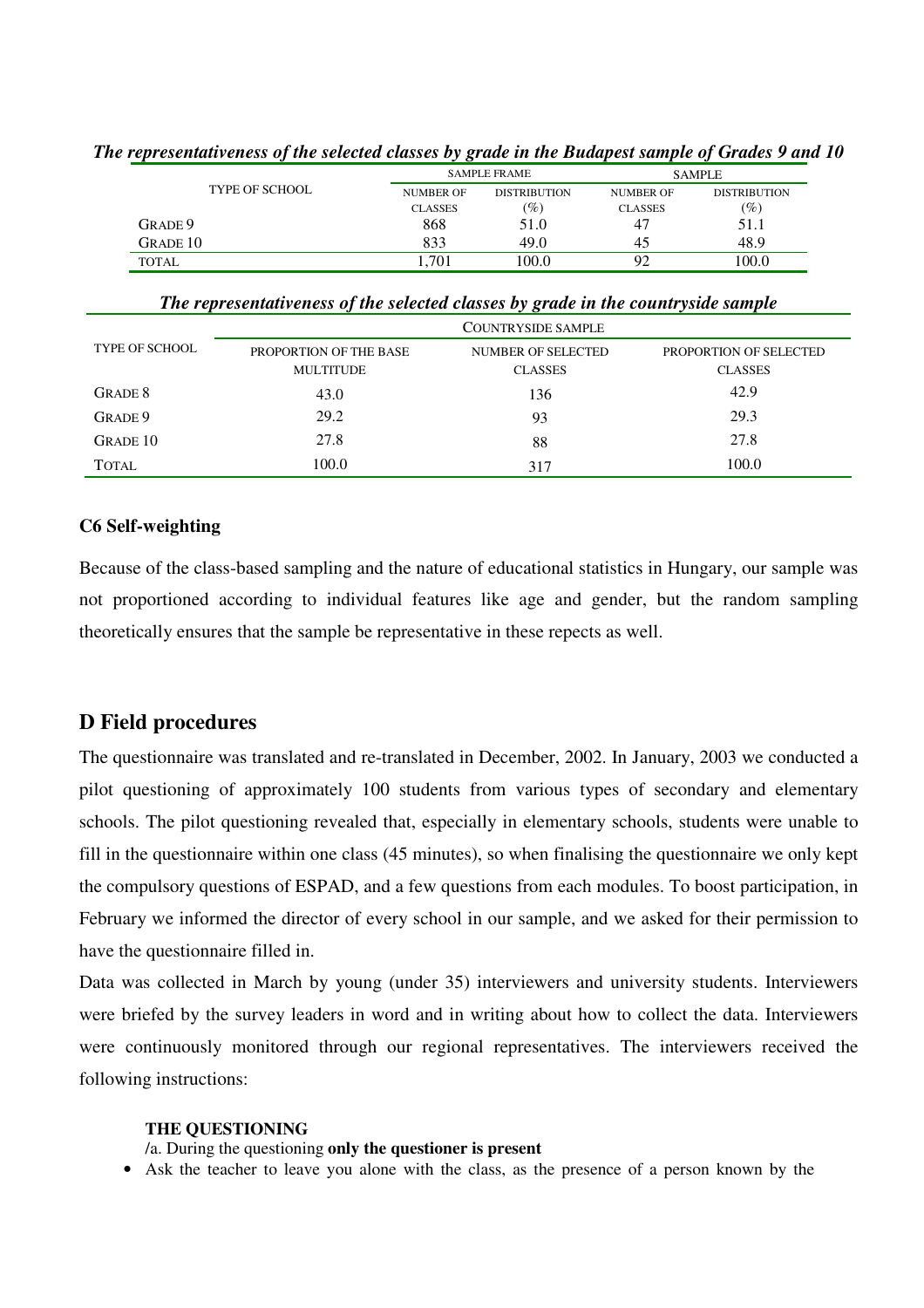students might alter the fill-in. And our duty is to guarantee the standard circumstances of surveying.

/b. The duty of the questioner in the class

- It is to tell them they were participating in a sociology study conducted all over Europe which is set to learn more about the habits of the younger generation. We are questioning more than 10.000 students all over Hungary.
- **Ask them to help** our research.
- Underline that the questionnaire is **anonymous**, there is no identification number, so the students or classes cannot be identified. Nobody from the school can access the questionnaires. Only summarised results will be published at the completion of the survey.
- The questionnaire is not a test, there are no right and wrong answer.
- If somebody does not or cannot answer a question, the question should be left blank. **Filling in the questionnaires is voluntary, but it is important to us that they give answers to as many questions as they can.**
- Hand out the questionnaires and ask them not to talk to each other while filling in, because **we are interested in their own opinion**. Let them read the note on the first page.

## **Tell them:**

- There might be some words or phrases they don't know. That is why we attached a defining dictionary (on the last page). **For those questions explained in the dictionary we cannot give further explanation.**
- If there are other questions, problems they should put their hand up and we will help them. (Let's not disturb each other with loudly asked questions.)
- If they marked the wrong answer ask them to cross it out (hatch it).
- Ask the students to fill in the questionnaire in ink.
- **The questioner should not walk in the class** but help the questioning with his behaviour.
- **The questioner should not behave like a teacher.** Do not instruct the students but ask them to co-operate.

## **COLLECTING THE QUESTIONNAIRES**

- **Put an envelope on the front table**. When the students are finished they should put the questionnaires into the envelope. When everybody finished staple the envelope in front of them to demonstrate nobody can look into it. **Do not read the questionnaires in front of the students.**
- **Do not show the questionnaires to anyone.**
- **If you go out of the class write the identification numbers, the grade and the number of the class on the envelope.** Do not write the name of the school on the envelope!

## **FILLING IN THE CLASSROOM REPORT**

- **Fill in the classroom report with the help of the class teacher**, and ask them to sign it. This report must be signed by the questioner as well.
- Put the same **identification numbers** on the classroom report as on the envelop.
- The interviewer must answer the questions in the classroom report about the interview by themselves!

After the interviewing is done, the questionnaires are checked and coded by a group of 8 people who continuously consulted the survey leaders and the research assistant.

## **D2. Number and type of people collecting the data**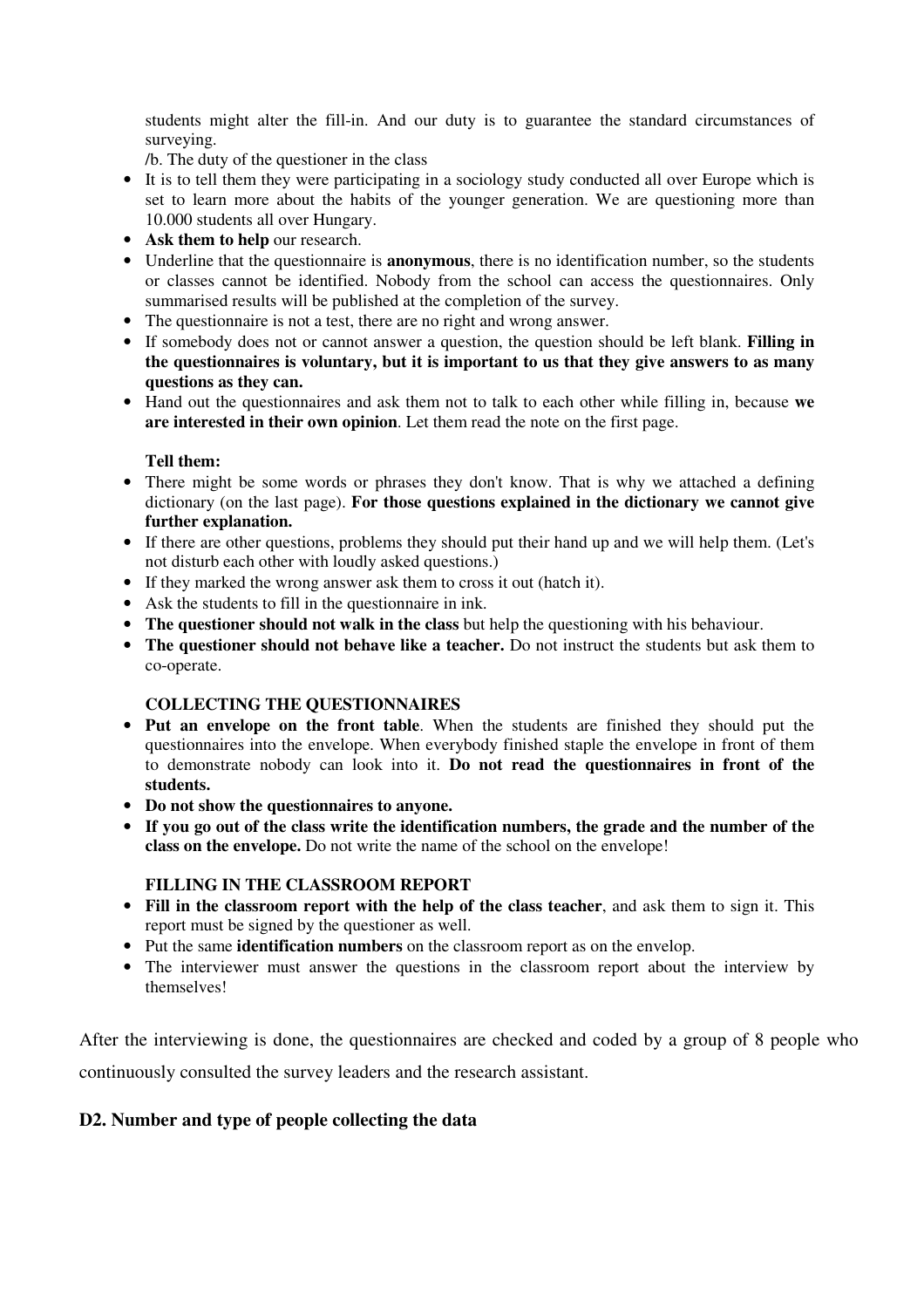Data was collected by qualified interviewers and university students from the departments of sociology and social policy, 80 in total. During the time the questionnaires were filled in, nobody working for the school was allowed to stay in the classroom.

#### **D3. Instruction given to the students**

Refer to the instructions given to the interviewers (D1) and the first page of the questionnaire.

#### **D4.**

Data was collected between March 5 and March 20, 2003.

## **D5. Possible comments from the survey leaders about the data collection procedure in the classrooms**

In the majority of the classes only a few students, in three-fourths of the classes nobody, and only in 9 classrooms (2.2%) did at least half of the students disturb the course of data collection with their behaviour. The disturbances mainly meant giggling, laughing (72.6%), and occasionally whispering (19.8%). In the majority of the classes students filled in the questionnaires with interest, and in nearly 90% of the data collection situations interviewers believed that students took their task seriously.

We must note, however, that the time of data collection coincided with a flu epidemic that primarily affected young people, and resulted in a high absence rate in schools, and in a few cases, the cancellation of classes. This, in spite of the good reception of the questionnaires we mentioned above, caused a sample loss higher than usual.

## **E. Data collection instrument**

#### **E1 Possible comments about ESPAD items**

In the ESPAD survey in Hungary we included all the compulsory questions except Q11. Cider is still not known by young people in Hungary, so we believe that it made no sense to include it. We have not included any of the modules in entirety. The questionnaire contains questions B3, B4, C1, C2, and C3 of the modules.

#### **E2. Brief description of possible other questions**

The length of the compulsory questionnaire, and the inclusion of a younger generation in the data collection did not allow us to ask our own questions.

#### **E3. Translation process**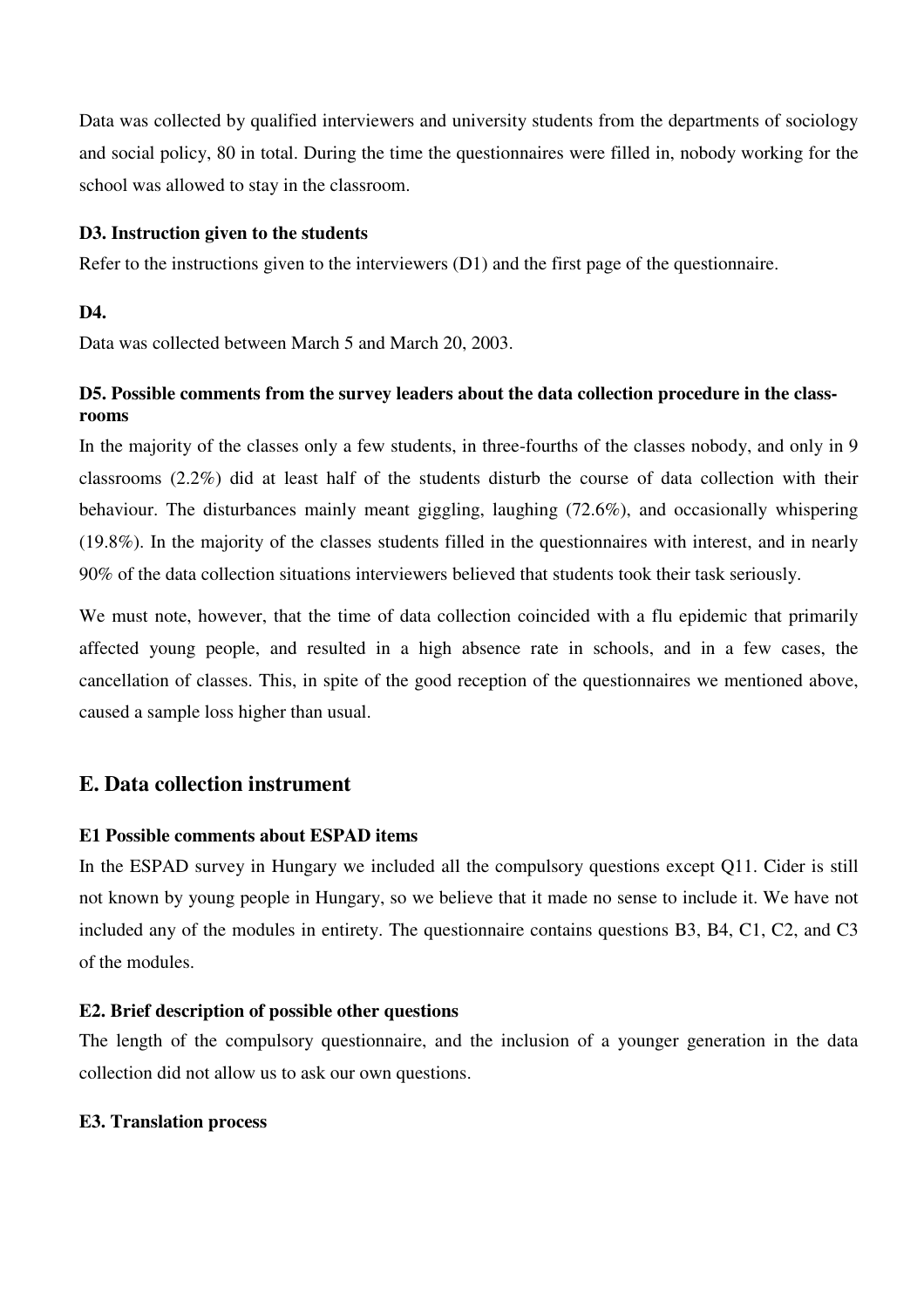The questionnaire for year 2003 was not entirely dissimilar to previous ESPAD questionnaires already translated into Hungarian so the translation was carried out by the survey leader. As in other years, retranslation into English was performed by an independent contracted translator.

### **E4. Pre-testing of the questionnaire**

After translating the questionnaire, we conducted a pilot interview in January in all of the grades and school types in our sample, with the participation of approximately 100 students. As previously the questionnaire was not presented to Grade 8, we paid special attention to making sure that younger students in this grade understand the questions, and that they can fill in the questionnaire during the available time of one class. The pilot study showed that the questions were comprehensible to all, but we had to abridge the questionnaire by omitting our own questions.

#### **E5. Possible cultural adjustments**

Only the first half of the questionnaire contains questions about free time and school performance, and we did not include the whole Module B, so it seemed more comprehensible for the students that we place Questions B2 and B3 at the beginning of the questionnaire, grouped with other similar questions.

#### **E6. Questionnaire**

(appendix 3., appendix 4.)

#### **F. Data processing**

#### **F1. Quality check of the data entry**

For data processing we used SPSS/PC Entry programme. We controlled the data file with logical controlling programme and corrected the errors with check up of the questionnaires

#### **F2. Weighting of the data**

In order to compensate for the over-representation of Grades 9 and 10 in Budapest (Budapest-Countryside in Grades 9, 10), and the loss of sample (due to the above-mentioned flu epidemics, in our survey we managed to obtain 82.1% of the targeted sample, thus our database contains the answers of 9,109 students instead of the planned 11,096), the database was proportioned according to the representational criteria (school type and grade) to match the distribution of the base multitude. See the applied weights, and the structure of the sample after weighting in the following tables.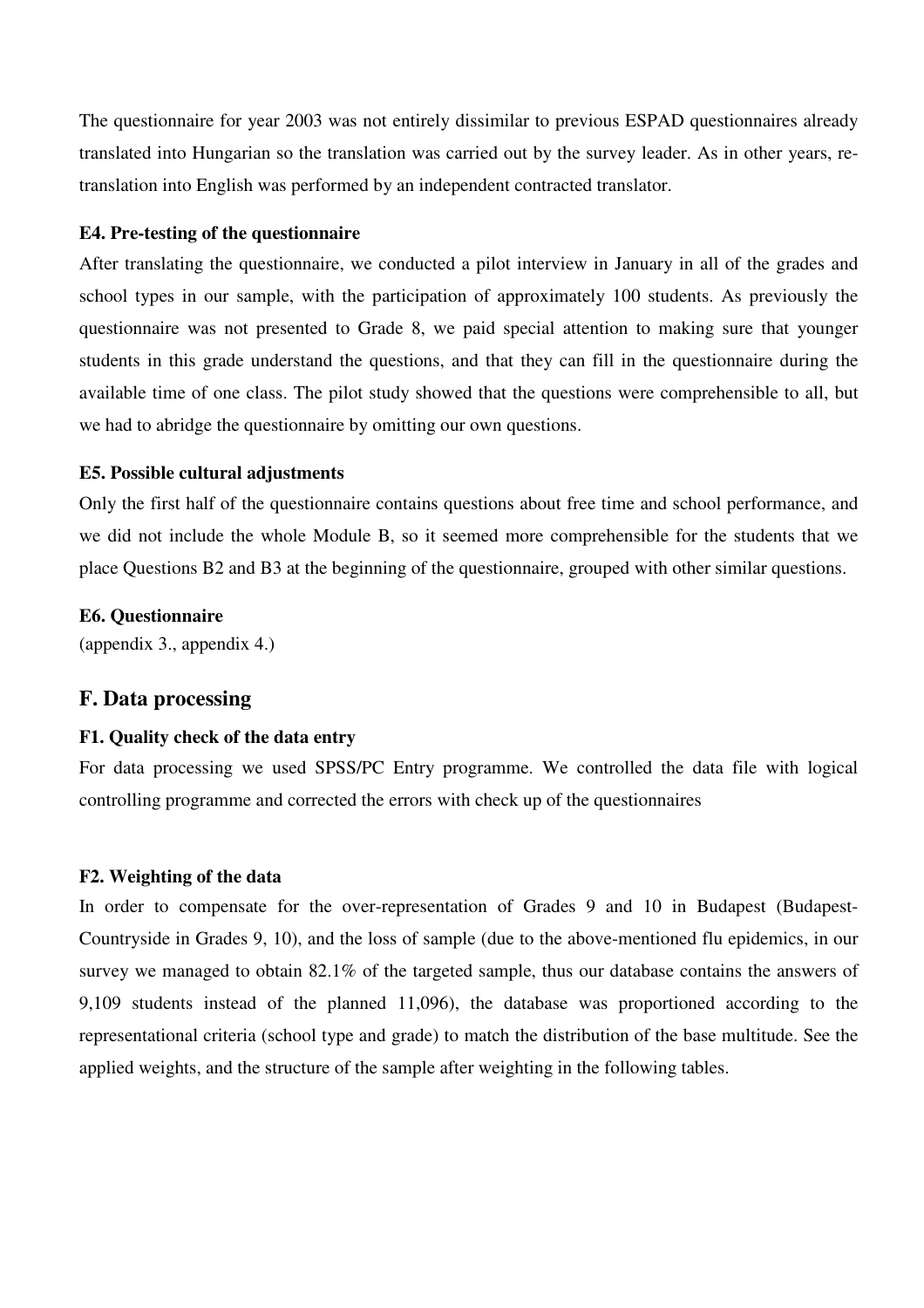| <b>TYPE OF SCHOOL</b>                  | GRADE 8                  |                          | GRADE 9                  |           | GRADE 10       |           |
|----------------------------------------|--------------------------|--------------------------|--------------------------|-----------|----------------|-----------|
|                                        | <b>COUNTRY</b>           | <b>BP</b>                | <b>COUNTRY</b>           | <b>BP</b> | <b>COUNTRY</b> | <b>BP</b> |
| ELEMENTARY SCHOOL                      | 1.030                    | 0.930                    | $\overline{\phantom{a}}$ | -         | -              | -         |
| <b>TRAINING SCHOOL</b>                 | $\overline{\phantom{0}}$ | $\overline{\phantom{a}}$ | 1.015                    | 0.525     | 0.942          | 0.559     |
| <b>GRAMMAR SCHOOL</b>                  | 0.960                    | 2.452                    | 0.963                    | 0.510     | 0.963          | 0.555     |
| SPECIALISED SECONDARY<br><b>SCHOOL</b> | -                        | ۰                        | 1.007                    | 0.513     | 1.019          | 0.482     |

## *Weights applied in each category of representation*

## *The absolute number of the weighted sample in each dimension of stratification*

| <b>TYPES OF SCHOOL</b>                 | GRADE 8        |                          | GRADE 9                  |                          | GRADE 10       |                          | <b>TOTAL</b>   |           |
|----------------------------------------|----------------|--------------------------|--------------------------|--------------------------|----------------|--------------------------|----------------|-----------|
|                                        | <b>COUNTRY</b> | <b>BP</b>                | <b>COUNTRY</b>           | <b>BP</b>                | <b>COUNTRY</b> | <b>BP</b>                | <b>COUNTRY</b> | <b>BP</b> |
| ELEMENTARY SCHOOL                      | 2111           | 323                      | $\overline{\phantom{0}}$ | $\overline{\phantom{a}}$ |                | $\overline{\phantom{a}}$ | 2111           | 323       |
| TRAINING SCHOOL                        |                | $\overline{\phantom{a}}$ | 736                      | 87                       | 562            | 64                       | 1298           | 151       |
| <b>GRAMMAR SCHOOL</b>                  | 152            | 76                       | 709                      | 235                      | 669            | 226                      | 1530           | 537       |
| <b>SPECIALISED SECONDARY</b><br>SCHOOL | -              | $\overline{\phantom{0}}$ | 890                      | 243                      | 826            | 218                      | 1716           | 461       |
| <b>TOTAL</b>                           | 2279           | 399                      | 2335                     | 565                      | 2057           | 508                      | 6655           | 1472      |

## *The distribution of the national weighted sample according to school type and grade*

| <b>TYPES OF SCHOOL</b>       | GRADE 8                  | GRADE 9                  | GRADE 10                 | TOTAL     |
|------------------------------|--------------------------|--------------------------|--------------------------|-----------|
| ELEMENTARY SCHOOL            | 30.0%                    | $\overline{\phantom{a}}$ | $\overline{\phantom{0}}$ | 30.0%     |
| <b>TRAINING SCHOOL</b>       | $\overline{\phantom{a}}$ | $10.1\%$                 | $7.7\%$                  | 17.8%     |
| <b>GRAMMAR SCHOOL</b>        | 2.8%                     | 11.6%                    | $11.0\%$                 | 25.4%     |
| SPECIALISED SECONDARY SCHOOL |                          | $13.9\%$                 | $12.8\%$                 | 26.8%     |
| TOTAL.                       | 32.8%                    | 35.7%                    | 31.6%                    | $100.0\%$ |

#### *The distribution of the national weighted sample and the base multitude according to the representational criteria*

| representanonal cruería                                 |                  |               |                  |               |                  |                 |                  |               |  |
|---------------------------------------------------------|------------------|---------------|------------------|---------------|------------------|-----------------|------------------|---------------|--|
| <b>TYPES</b><br>OF                                      | <b>GRADE 8</b>   |               |                  | GRADE 9       |                  | <b>GRADE 10</b> |                  | <b>TOTAL</b>  |  |
| <b>SCHOOL</b>                                           | <b>MULTITUDE</b> | <b>SAMPLE</b> | <b>MULTITUDE</b> | <b>SAMPLE</b> | <b>MULTITUDE</b> | <b>SAMPLE</b>   | <b>MULTITUDE</b> | <b>SAMPLE</b> |  |
| <b>ELEMENTARY</b><br><b>SCHOOL</b>                      | 30.0%            | 30.0%         |                  |               |                  | -               | ۰                | 30.0%         |  |
| <b>TRAINING</b><br><b>SCHOOL</b>                        |                  | -             | 10.1%            | $10.1\%$      | 7.7%             | 7.7%            | 17.8%            | 17.8%         |  |
| <b>GRAMMAR</b><br><b>SCHOOL</b>                         | 2.8%             | 2.8%          | 11.6%            | 11.6%         | $11.0\%$         | 11.0%           | 25.4%            | 25.4%         |  |
| <b>SPECIALISED</b><br><b>SECONDARY</b><br><b>SCHOOL</b> |                  |               | 13.9%            | 13.9%         | 12.8%            | 12.8%           | 26.8%            | 26.8%         |  |
| <b>TOTAL</b>                                            | 32.8%            | 32.8%         | 35.7%            | 35.7%         | 31.6%            | 31.6%           | 100.0%           | 100.0%        |  |

Source: OM Public Education Statistical Database, 2001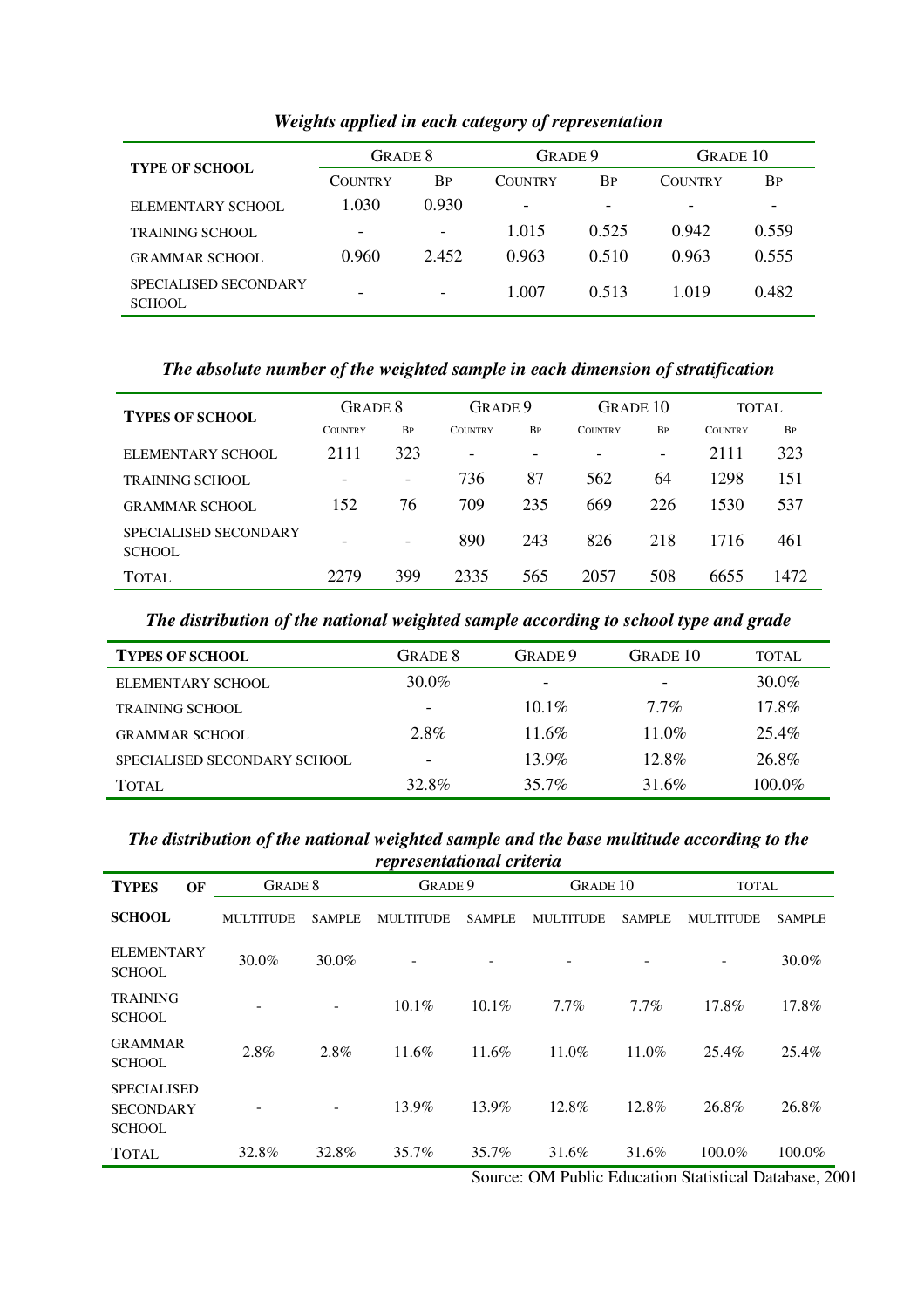## **F3 Data programme used**

During processing we used SPSS 11 for Windows programme package.

## **II. Methodological results**

#### **A. School co-operation**

#### **A1. Schools and classes willingness to participate in the study**

4.9% of the selected sample, that is, 21 classes refused to co-operate.

The willingness of schools to participate was remarkable in the countryside, even in the light of previous experience. Of the 317 classes selected, only 3 declined to participate in the survey. In Budapest, however, 18 out of 115 classes turned down co-operation.

# **A2. Refusals or other reasons for not participating. Proportion of schools and classes not participating**

Beside the 21 classes that refused to participate there were 3 more cases (2 in the country, 1 in Budapest) where for other reasons (no contacts could be made, the school, type of school or grade does not exist, the students were not available due to practical training or other reasons) there was a loss of sample. Thus in total, there was a 5.5% loss in the selected sample due to refusal or other reasons.

## **A3. Possible number of classes replaced because of non-participation**

Schools or classes lost were replaced from the supplementary sample matched according to the stratification criteria. Full replacement of the losses was made impossible by the short time available for data collection. During the time of data collection we were able to replace 16 of the 24 classes lost. Thus the final loss of sample was 1.5% for the selected schools (6 schools), and 1.85% for classes (8 classes), which means that 424 classes in 401 schools were interviewed.

## **B. Student co-operation**

## **B1 Refusals (Proportion of students refusing) (See Classroom reports)**

In the classroom reports there were 2 instances of comments indicating a student's open refusal, which is 0.017\% of the student number of the classes interviewed.

## **B2 Unusable data (Number and proportion of questionnaires excluded because of obviously bad data, guidelines used in the scrutinising process)**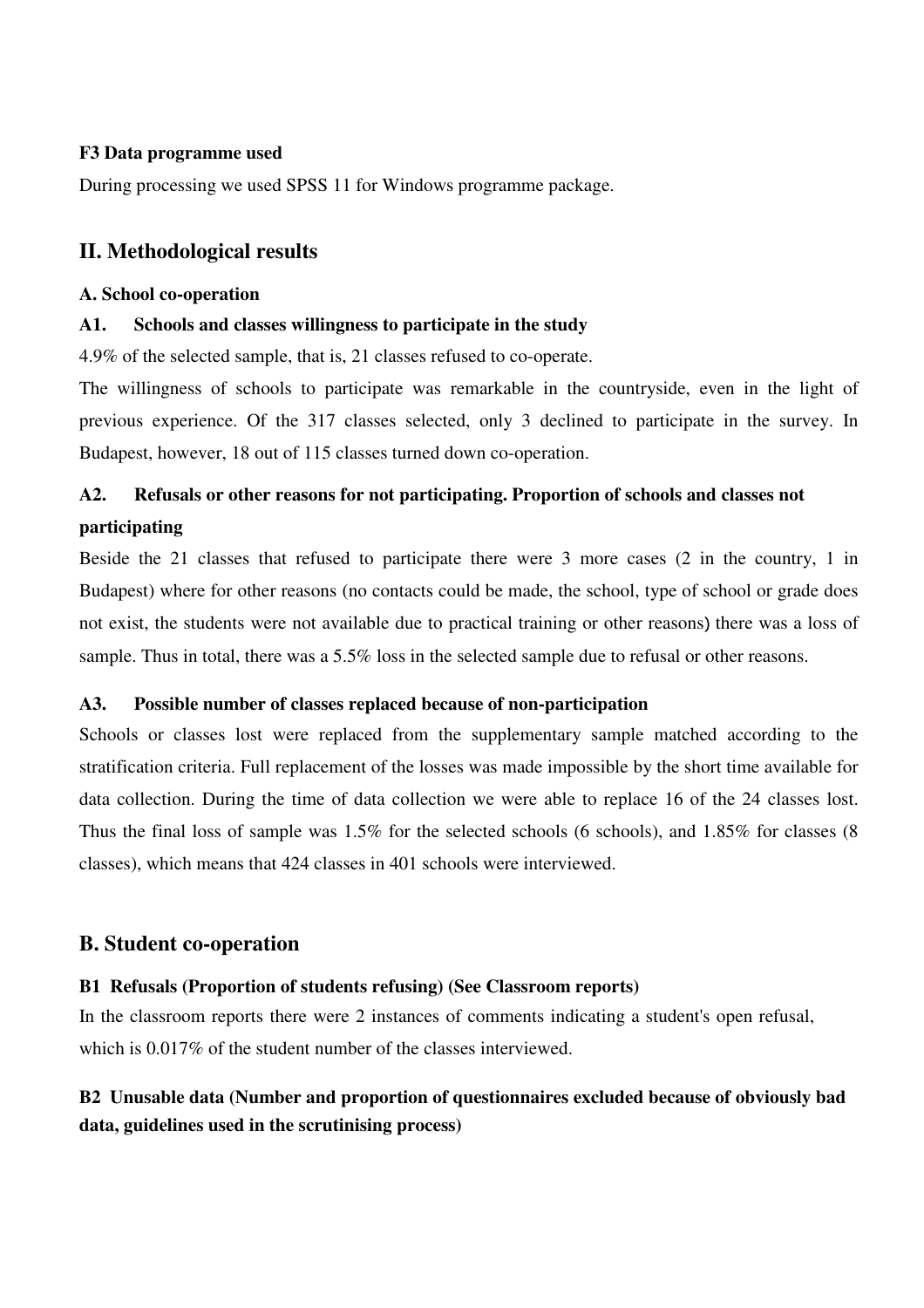The validity of the questionnaire was checked by the coding assistants according to the following guidelines:

1. Check whether gender and date of birth has been filled in.

If no gender is given, try to fill it in using the classroom report! If the informant's gender or date of birth is unknown the questionnaire is not valid.

2. Check if there are systematic answers, e.g., consistently marked first or last columns. This is one indicator of invalidity.

3. Similarly, it indicates invalidity if there are many obviously inconsistent answers, primarily around the questions concerning drugs. Possible ways of checking inconsistency:

- consumed something in the previous month, but nothing in the previous year or in life

- consumed relevin

- knows relevin

- different dates of consumption given, and the date of first consumption is inconsistent. For example, indicates consumption of a drug in Questions 25-29, yet it does not appear in Question 30 concerning the age at first use, or answers for Questions 31-33 that never used any drugs, or vice versa, never consumed, e.g., marijuana but the first drug ever tried was marijuana.

At the same time, do not forget that even if students want to give an honest answer, it can happen that they do not answer logically, or they do not pay enough attention. So in spite of one or two such contradictions the questionnaire can be still regarded as completely valid.

ATTENTION: INCONSISTENCIES SHOULD NEVER BE CORREECTED!!!!!!!

4. The questionnaire can contain improbable answers that show that the student did not take the questions seriously (e.g., for Questions 25-26 indicates 40 or more instances of consumption in the previous 30 days.) This is also a factor in judging invalidity.

5. It is also considered a problem if the questionnaire is not fully completed.

If more than half of the questions are unanswered the questionnaire is considered invalid. If Ha less than half of the questions are unanswered (and there are no other answers that indicate invalidity), the questionnaire is considered valid.

When judging invalidity, it also is necessary to always examine the structure of unanswered questions. It can happen, for example, that the informant has no time to complete the whole questionnaire, or becomes tired in the process. In this case the first half of the questionnaire is completed properly, and the last few questions remain unanswered. If the answers are otherwise consistent, the questionnaire is considered valid.

When evaluating the unanswered questions take into consideration that students were advised to leave a blank when they do not feel comfortable with answering a question. So an occasional missing answer can even indicate honesty.

6. When evaluating the validity of the questionnaire also pay attention to any comments, additions, and scribbles in the questionnaire. These can also indicate that answers are not serious and the questionnaire is invalid.

Evaluate the above factors to form an opinion of the validity of the questionnaire, and indicate it on the 3-grade scale as described in the instructions. Thus in case of multiple instances of inconsistencies and/or omissions, and/or signs of not serious answers mark it as 3. If these do not, or only at a few question and obviously accidentally occur, consider the questionnaire valid, and mark it as 1. In intermediate cases when problems do not occur in great numbers, but there are still a few, give it a 2. Also take into consideration that the weight of omissions,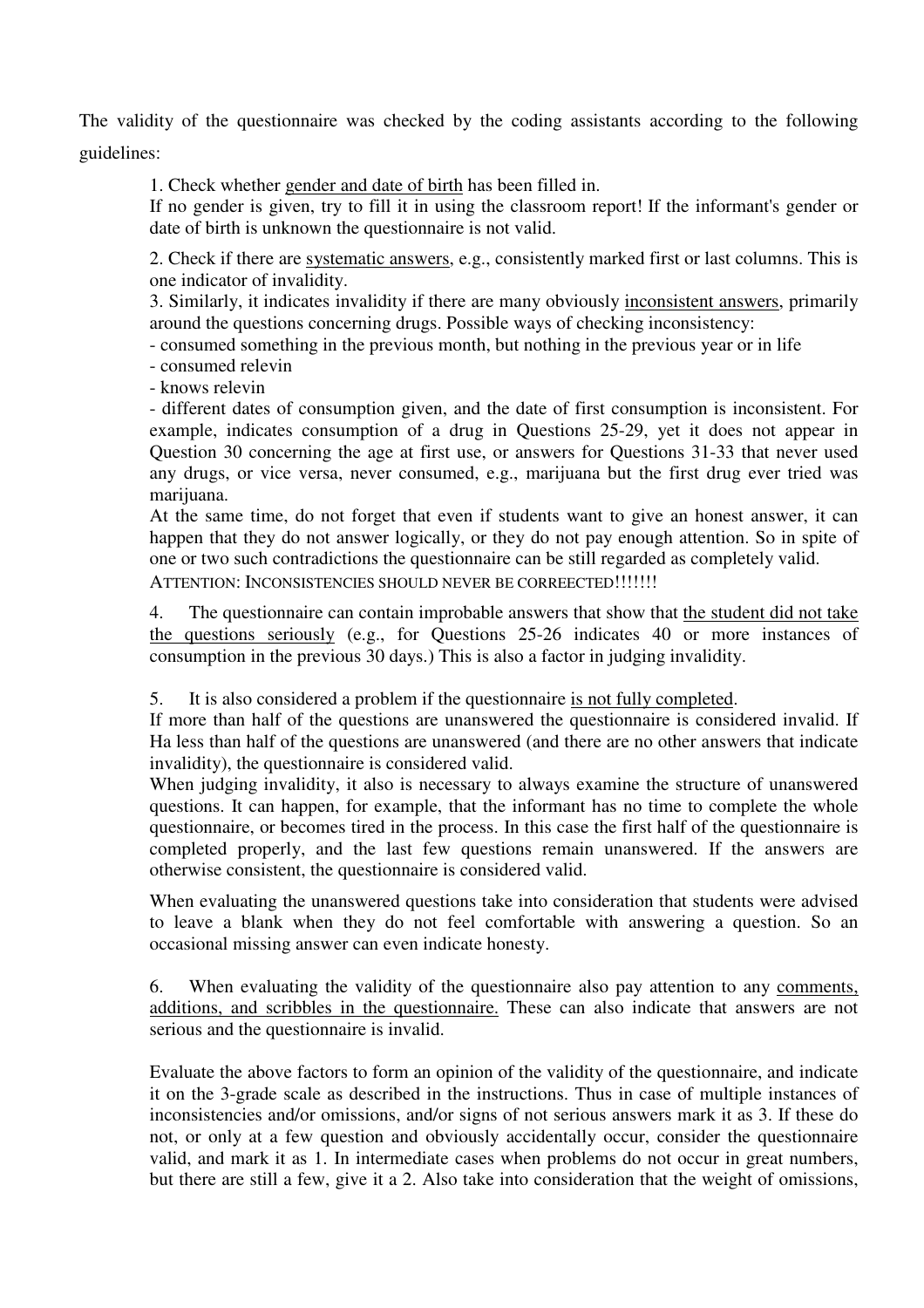inconsistencies, etc. is not identical, so evaluate the errors qualitatively as well as quantitatively.

If you deem a questionnaire completely useless, or if a questionnaire seems acceptable according to the above criteria but you still have doubts concerning its validity, take it to the survey leader.

Only survey leaders had the right to exclude a questionnaire from processing. If coding assistants believed that a questionnaire was completely useless, they had to show it to the survey leaders, and they determined its degree of usefulness. Questionnaires were marked as useless and excluded for the process in a total of 38 cases (0.4% of the received questionnaires), primarily due to missing indication of gender.

According to the above criteria our colleagues evaluated 88% of the 9163 questionnaires left in the database as definitely valid, while they found that in 1.7 % of the cases (155 questionnaires) the validity of the questionnaire was very doubtful. For those born in 1987 the percentage of questionnaires marked as highly invalid was 1.6% (50 questionnaires) (not weighted data).

#### **B3 Response rates**

Instead of the class size of 25.68 students, estimated using educational statistics from school year 2001/2002, the classes interviewed had the average of 26.41. We managed to reach 9,147 people in the interviewing (on the average 21.57 students per class), and after omitting the questionnaires considered as useless our database contains the data of 9,109 students (on the average 21.48 students per class). Of this number 3,167 were born in 1987. In our research thus we reached 81.2% on the individual level.

|              | <b>STUDENT NUMBER IN</b><br><b>INTERVIEWED</b> | <b>NUMBER OF</b><br>INFORMANTS* | <b>RESPONSE RATE</b>    | <b>NUMBER OF THOSE</b><br>BORN IN 1987 (NOT |
|--------------|------------------------------------------------|---------------------------------|-------------------------|---------------------------------------------|
|              | <b>CLASSES</b>                                 |                                 |                         | WEIGHTED DATA)                              |
| <b>BOYS</b>  | 5,980                                          | 4,795                           |                         | 1.628                                       |
| <b>GIRLS</b> | 5,216                                          | 4,314                           |                         | 1,515                                       |
| <b>TOTAL</b> | 11,196                                         | 9,109                           |                         | 3,143                                       |
|              |                                                |                                 | 80.2%<br>82.7%<br>81.4% |                                             |

\* Number of cases in the database (after exclusions due to missing gender data)

The majority of the sample loss (83.7%) was due to absence because of an illness. There was an additional 10% of students who were absent with permission for various other reasons, and on the average 6% were absent without a permission, or for other and unknown reasons at the time of data collection.

#### **B4 Overall assessment of student co-operation**

− During the interviews there were 2 persons who directly refused to answer.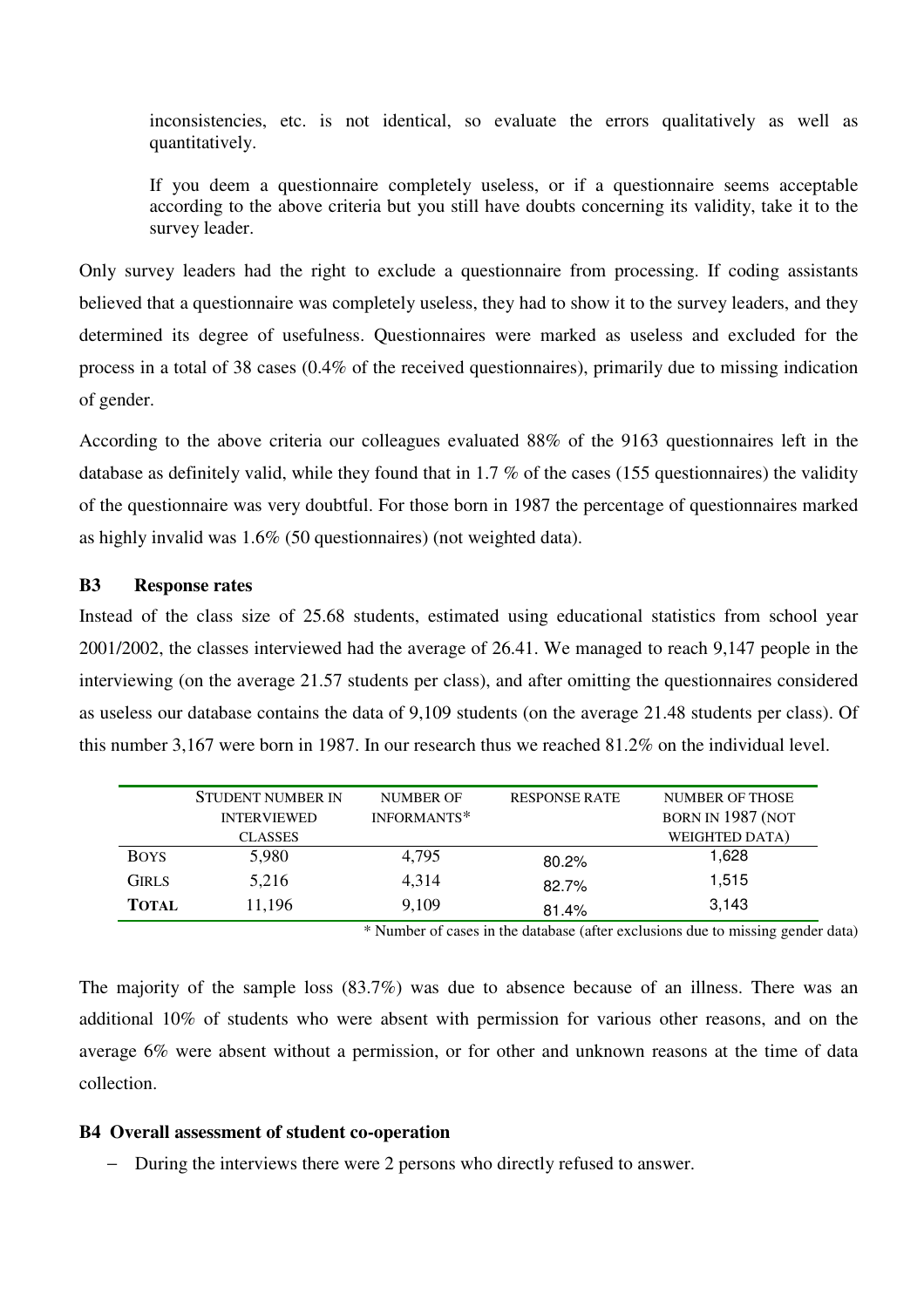- − We received a questionnaire deemed valid from 99.6% of the students present at the time of the data collection.
- In the interviewed classes the rate of individual losses was 18.6%, the majority of which was due to absence because of an illness.

## **C Student comprehension**

#### **C1 Incomplete questionnaires (Number and proportion of finished and unfinished questionnaires)**

We considered those questionnaires to be incomplete in which the last one-fourth, or more of the questions were left unanswered. The rate of these questionnaires, that were unanswered only after Question ESP44d, was 0.2% (19 persons) in the national sample, and 0.1% among those born in 1987. Examining the completeness of the last quarter of the questionnaire we found significant differences between school types. The lowest degree of completion in this area was observed among training school students (73%), the best rate (84%) was achieved by grammar school students. In elementary schools and specialised secondary schools the percentages were practically identical, 78-79%.

## **C2 Average time and average time span for completing the questionnaire**

The time needed for completion varied between 30 and 105 minutes, on the average it was 47.55 minutes. Schools of the various types showed a significant (p=0.007) difference in this respect. The longest average completion time was measured in training schools and elementary schools, as in these school types it was longer than the duration of the class by 4 minutes on the average, while in grammar schools and specialised secondary schools the time was around it within a one-minute range. The differences between the average completion time and grade indicate a less significant ( $p=0.084$ ), more tendency-like connection. The average time needed by eighth-graders was longer by 2 minutes than in higher classes, but there was no observable difference between Grades 9 and 10.

#### **C3 Survey leaders comments about possible disturbances during completion**

Interviewers did not observe any disruptions in nearly 75% of the classes, and in another 20% only a few children made difficulties. There was not one class where the majority of the students engaged in some activity to disrupt data collection. The incidences were mainly giggling and laughing (73.1%), occasionally whispering (19.2%).

In Grade 8 and above there was a significant (p=0.019) difference in discipline during the completion of the questionnaires. In 85% of the Grade 8 classes there were no disruptions whatsoever, while in Grades 9 and 10 this rate was about 2/3. We must note, however, that in any given grade our colleagues reported disruption only from about every  $50<sup>th</sup>$  classroom.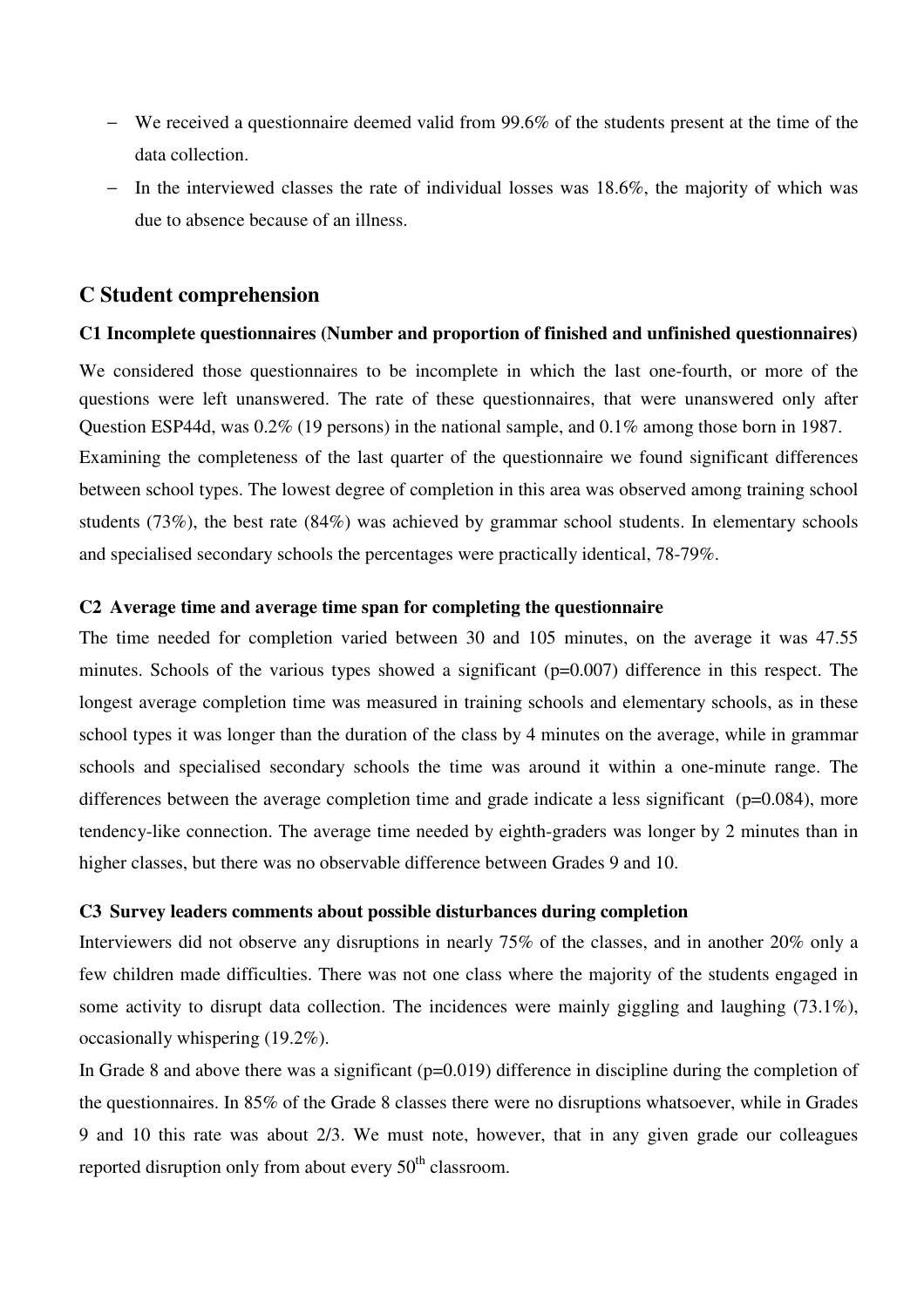| Tune of was aprofit and the completion of the questionnal cs, in furtous grades (70) |           |          |                 |
|--------------------------------------------------------------------------------------|-----------|----------|-----------------|
|                                                                                      | GRADE 8   | GRADE 9  | <b>GRADE 10</b> |
| N <sub>O</sub>                                                                       | 84.7%     | $69.1\%$ | 69.8%           |
| YES, FROM A FEW STUDENTS                                                             | $12.7\%$  | $25.7\%$ | 22.5%           |
| YES, FROM LESS THAN HALF OF THE STUDENTS                                             | $0.7\%$   | $3.7\%$  | 5.4%            |
| YES, FROM ABOUT HALF OF THE STUDENTS                                                 | $2.0\%$   | $1.5\%$  | 2,3%            |
| YES, FROM MORE THAN HALF OF THE STUDENTS                                             |           |          |                 |
|                                                                                      | $100.0\%$ | 100.0%   | 100.0%          |

*Rate of disruption during the completion of the questionnaires, in various grades (%)* 

Only smaller differences, similar to grades, were observed (p=0,048).

| Rate of disruption during the completion of the questionnaires, in various school types $(\%)$ |                                    |                                  |                                 |                                                         |  |  |
|------------------------------------------------------------------------------------------------|------------------------------------|----------------------------------|---------------------------------|---------------------------------------------------------|--|--|
|                                                                                                | <b>ELEMENTARY</b><br><b>SCHOOL</b> | <b>TRAINING</b><br><b>SCHOOL</b> | <b>GRAMMAR</b><br><b>SCHOOL</b> | <b>SPECIALISED</b><br><b>SECONDARY</b><br><b>SCHOOL</b> |  |  |
| N <sub>O</sub>                                                                                 | $85.2\%$                           | 70.6%                            | 70.0%                           | 68.0%                                                   |  |  |
| YES, FROM A FEW STUDENTS                                                                       | 11.9%                              | 20.6%                            | 23.0%                           | 28.2%                                                   |  |  |
| YES, FROM LESS THAN HALF OF<br><b>THE STUDENTS</b>                                             | $0.7\%$                            | 5.9%                             | 5.0%                            | $3.0\%$                                                 |  |  |
| YES. FROM ABOUT HALF OF THE<br><b>STUDENTS</b>                                                 | $2.2\%$                            | $2.9\%$                          | 2.0%                            | $1.0\%$                                                 |  |  |
| YES, FROM MORE THAN HALF OF<br>THE STUDENTS                                                    |                                    |                                  |                                 |                                                         |  |  |
|                                                                                                | 100.0%                             | 100.0%                           | $100.0\%$                       | 100.0%                                                  |  |  |

## **C4 Survey leaders' comments about the interest and seriousness of the students**

In the majority of the classes students were interested in completing the questionnaires, and in 90% of the data collection situations interviewers believed that students took their task seriously. In this respect there were no significant differences between school types, or grades, the only significant positive connections were with the number of students in the class, and the number of boys in the class, that is, classes where the students were less interested and serious had more boys, and a bigger class size in general.

## **C5 Comments on any specific problems**

In 14.8% of the classroom reports interviewers indicated opinions that concerned issues beyond the fixed questions, or ones that agreed with them. These were mostly remarks on a topic. We found altogether 65 opinions or comments from 63 classes, which were grouped into various categories.

One-fourth of the comments concerned the students' negative behaviour, and 37% was positive. 8% was connected to the topic of the research, showing a balanced positive and negative attitude on the part of the students. One-eighth of the comments was connected to the questionnaire, the majority of these indicated some concrete problem of understanding, or a question, and similar amount of feedback concerned the technical aspects of interviewing (e.g., the shortage of time).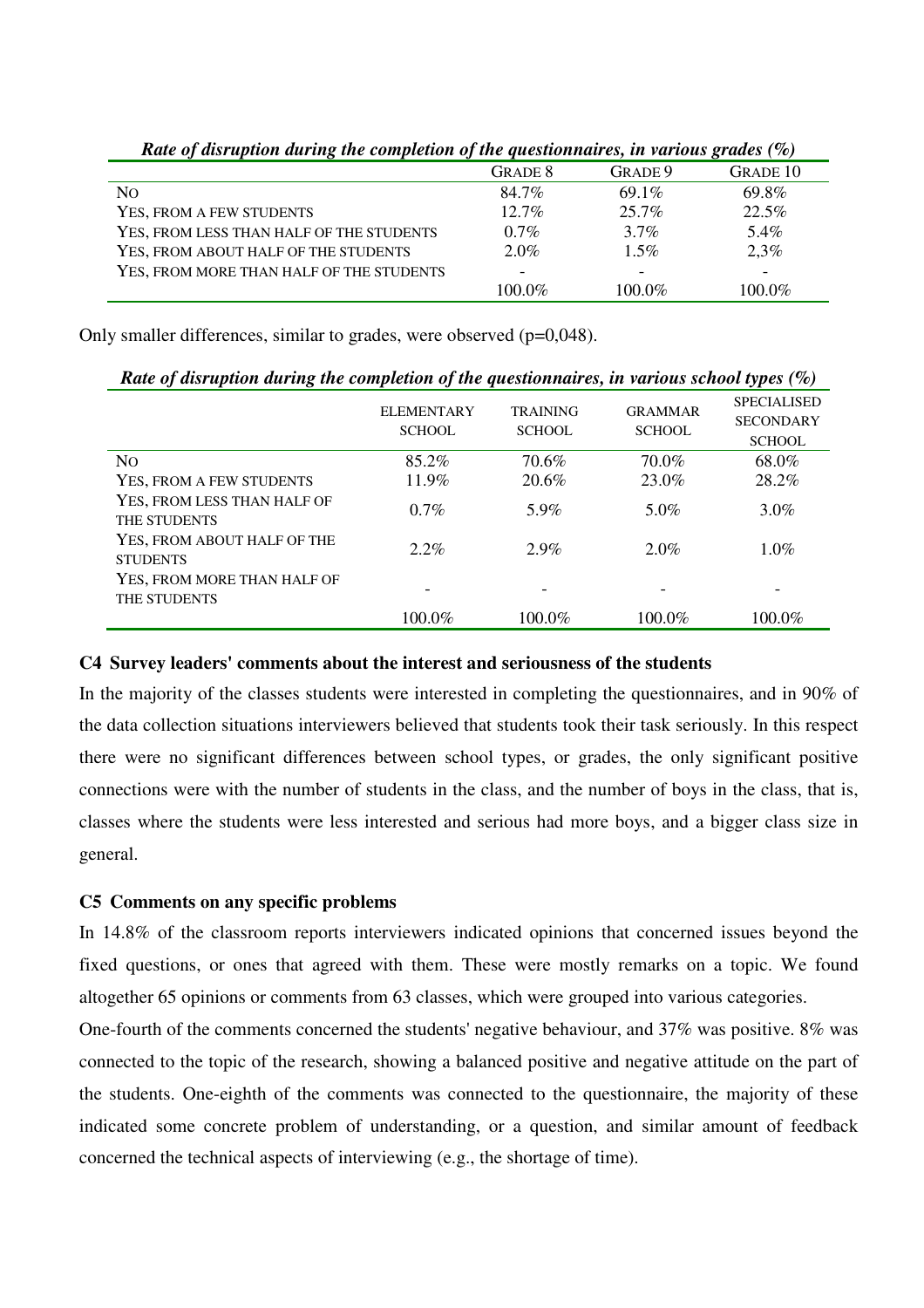| THE CONTENT OF THE COMMENT                        | <b>NUMBER</b> |
|---------------------------------------------------|---------------|
| NEGATIVE FEEDBACK ON STUDENTS' BEHAVIOUR,         | 16            |
| <b>SERIOUSNESS</b>                                |               |
| POSITIVE FEEDBACK ON STUDENTS' BEHAVIOUR          | 24            |
| NEGATIVE COMMENTS OF STUDENTS ON THE TOPIC        |               |
| POSITIVE COMMENTS OF STUDENTS ON THE TOPIC        |               |
| POSITIVE OPINION OF STUDENTS ON THE QUESTIONNAIRE |               |
| PROBLEMS WITH OR CRITICISM OF THE QUESTIONNAIRE   |               |
| TECHNICAL (TIME)                                  |               |
| OTHER                                             | 2             |
| <b>TOTAL</b>                                      |               |

## **C6 Overall assessment of student comprehension**

In the majority of the classes the students found the questionnaire interesting, and they took it seriously to fill it in. Only in a few classes (1.4%) did they criticise the questions, or had they problems with understanding them. In 63% of the participating classes the collection of data was successful within the time of one class (45 minutes), but in 10% of the classes the duration of questioning was longer than one class by 10 minutes (one break). In total, 99.8% of the informants managed to answer more than three-fourths of the questions when filling in the questionnaires.

## **References**

Elekes, Zs. (1993). *Magyarországi droghelyzet a kutatások tükrében* (Hungarian Drug Situation in the Mirror of Researches) OAI, Budpest

Elekes, Zs., Paksi, B., (1996) *A magyarországi középiskolások alkohol és drogfogyasztása* (The Alcohol and Drug Consumption of Hungarian Secondary School

Elekes Zs., Paksi B. (2000a): *Drogok és fiatalok. Középiskolások droghasználata, alkoholfogyasztása és dohányzása az évezred végén Magyarországon*. ISMertető 8. Budapest. Ifjúsági és Sportminisztérium

Elekes Zs., Paksi B. (2000b): Önbevallásos vizsgálatok Magyarországon a kilencvenes években. In.: *Jelentés a magyarországi kábítószerhelyzetr*ő*l.* (szerk: Ritter Ildikó) ISMertető 12. Budapest. Ifjúsági és Sportminisztérium

Elekes Zs., Paksi B. (2002): *Budapesti középiskolások alkohol- és egyéb drogfogyasztása* kézirat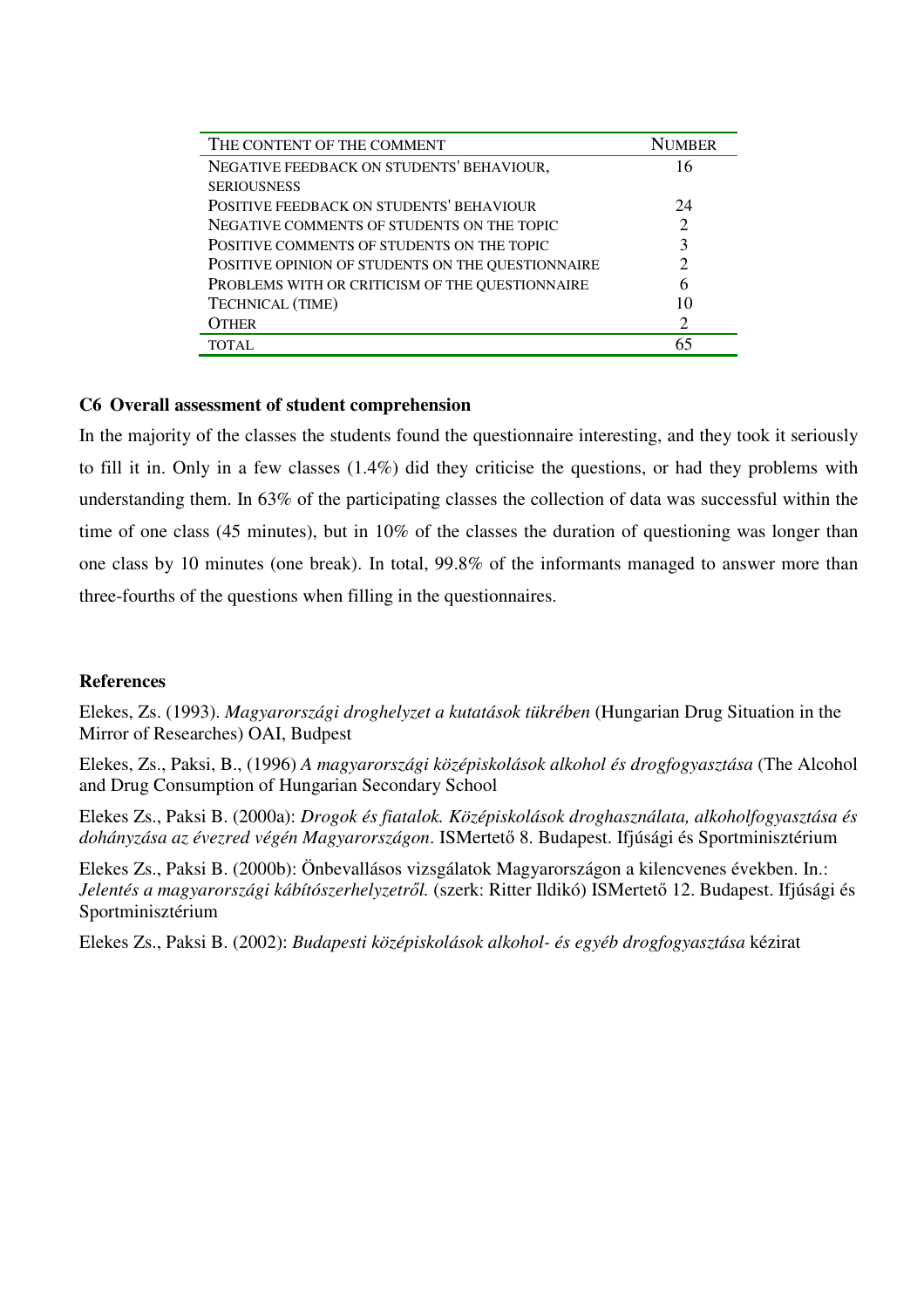Appendix 1.

Sponsoring Institutions:

- National Foundation of Scientific Researches (OTKA T037395)
- Ministry of Children, Youth and Sport